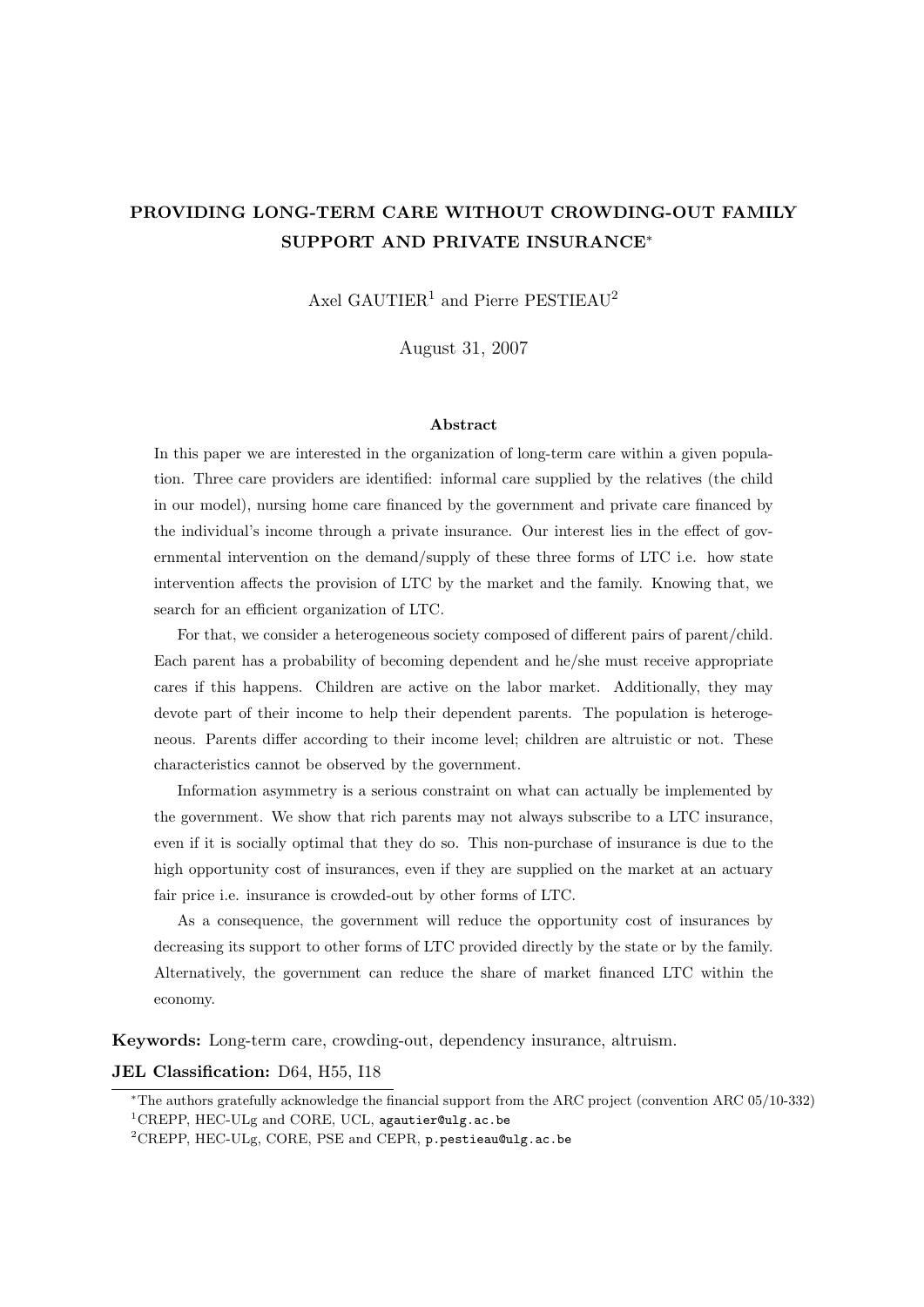## 1 Introduction

In OECD countries, the share of people over 65 and over 80 is increasing and demographic trends show that these proportions will continue to increase in the future. This demographic process is accompanied by an increase in the demand for long-term care (LTC) by elderly dependent at the end of their life.<sup>1</sup> A major challenge for an ageing of the society is therefore to finance the provision of appropriate long-term care to dependent people.

Facing the problem of an ageing population and the associated increase in demand for LTC, countries have chosen different institutional solutions to tackle this problem (see Karlson et al., 2004 for a detailed comparison between Germany, Japan, Sweden, United States and UK and OECD, 2005). In Germany, the government introduced in 1995 a mandatory long-term care insurance program that covers most of the population. The system is financed by a new tax on wages equals to 1.7% of the salary. The LTC insurance is a PAYG system and it is managed as a part of the social security system. An elderly dependent can apply for LTC benefits; his/her dependency level determines the level of help he/she receives. Benefits are of three kinds: professional care at home, institutional care and cash. The right to these forms of help is independent of the income level. Introducing cash payment is meant to support the provision of informal care by relatives. By doing so, informal helpers can receive a compensation for their LTC provision. The German mandatory insurance is an exception and most of the countries do not have universal LTC coverage. In many countries, an elderly dependent person does not necessarily receive help from the state. In the UK for example, the local authorities provide care in residential homes and public intervention in LTC financing is targeted to low income people. Service provision and financial intervention by local authorities are subject to means testing and higher income individuals must self-finance their LTC needs with their own resources or must rely on informal help from their relatives.

Organizing LTC financing is a complex issue since many care providers and care financers are involved. Three different categories of long-term care can be distinguished: nursing home care, residential care provided informally by the relatives and paid residential care. Informal care is by large the most important source of LTC. For Sweden, Johansson (2000) estimated that twothirds of the total volume of LTC is provided informally by relatives and friends. Bonsang (2007) documents on the basis of the SHARE-1 survey<sup>2</sup> that  $30.9\%$  of adult children aged between 50

<sup>&</sup>lt;sup>1</sup>Long term cares refer to the provision of help/care to a dependent person for his/her activities of daily living (ADL). LTC excludes medical cares that are usually financed by other means.

<sup>2</sup>The SHARE survey (wave 1) has been carried out in 2004 in 10 European Countries. It contains detailed information on a sample of individuals aged over 50.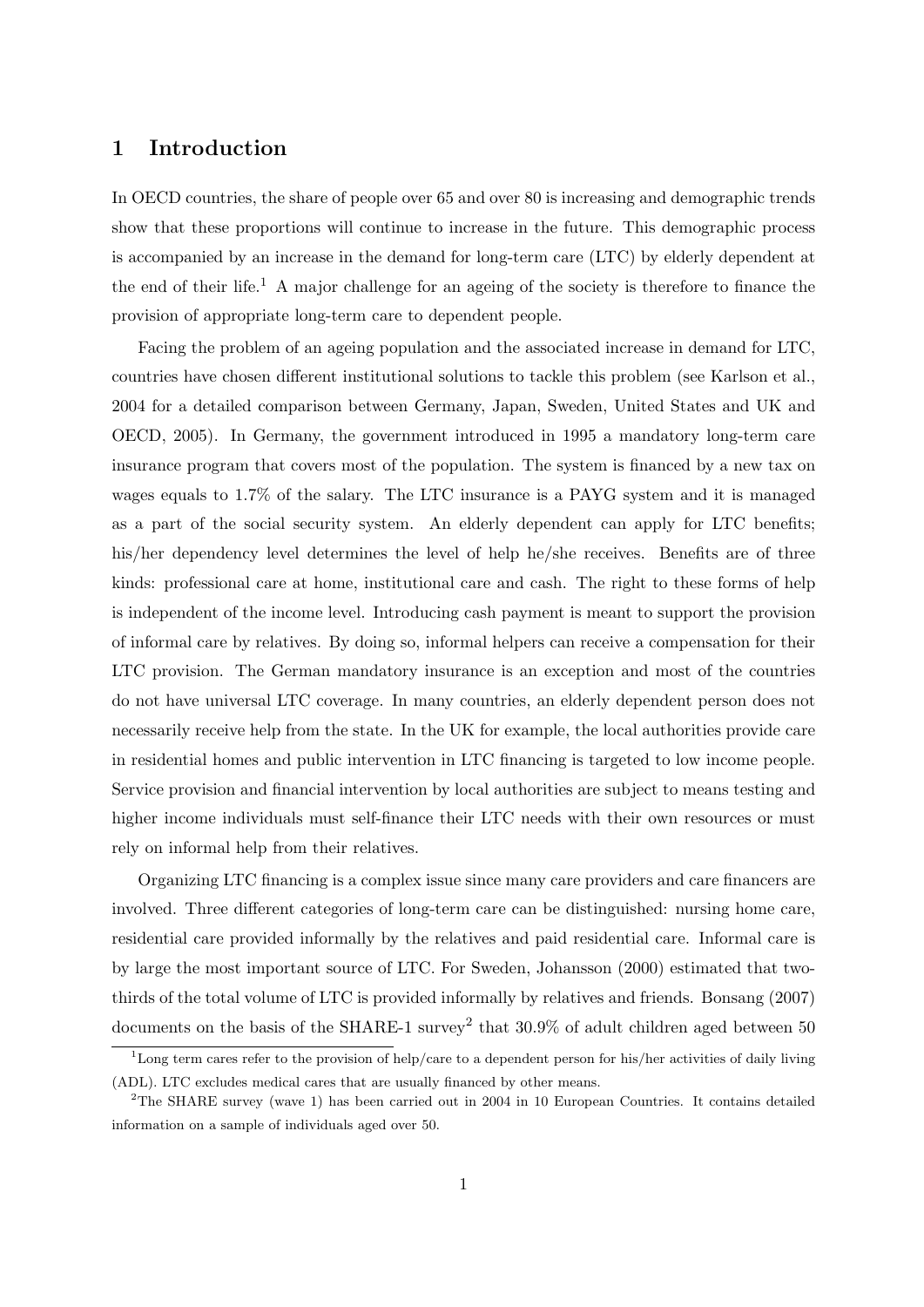and 69, with at least one living parent (not necessarily dependent) and not living with them, provide help in time to their parents, with an average of 25.1 hours per month. Help consists in personal care for 27.5% of the helping children. Direct financial help is much less common since it concerns only 2.6% of the children.

The share of private spending remains important in LTC financing. The OECD estimated that LTC spending accounts for 1.35% of GDP in Germany and for 1.37% in the UK. In both countries, the private spending represents 30% of the total expenses. Nursing home care is by large the most expensive form of LTC and it captures the largest fraction of LTC spending (more than 60% of the total public spending in most of the OECD countries). Because nursing home cares are costly for both the state and the individual and because elderly dependents prefer to stay at home (whenever it is possible), policies are settled to support informal care and paid residential care. These initiatives include in-kind benefit, budget for LTC care and financial support for informal helpers.

Private insurances could constitute an interesting alternative to public and private financing of LTC. But the market for dependency insurance is not very well developed. Several reasons may explain that. Pauly (1990) and Brown and Finkelstein (2004) show that there is an important crowding out of private insurances by the public financing of LTC, Medicaid in the US. Pestieau and Sato (2007) show that parents may prefer cares from their family to a private insurance, especially those who have a low income and those who anticipate an important help from their children. In light of that, a major problem for the organization of LTC by the state is that state intervention may seriously crowd-out LTC provided by the market and/or the family. This might be a serious concern for a financially constrained government facing an ageing population.

In this paper we are interested in the financing of LTC within a given population. Three sources of care financing are identified: family support provided by the relatives (the child in our model), private financed cares by the individuals either directly or through a private insurance<sup>3</sup> and government financed cares. Government intervention is either direct: the government provides nursing home care places or indirect: the government supports LTC provision by the family and private insurances. Our interest lies in the effect of governmental intervention on the demand/supply of these three forms of LTC i.e. how state intervention affects the provision of LTC by the market and the family. Knowing that, we search for an efficient organization of LTC.

<sup>&</sup>lt;sup>3</sup>Parents always prefer to buy a private insurance to insuring themselves through saving (at least for reasonable loading factor charged by the insurance company). Brown and Finkelstein (2004) document a load factor of 18% for LTC insurance.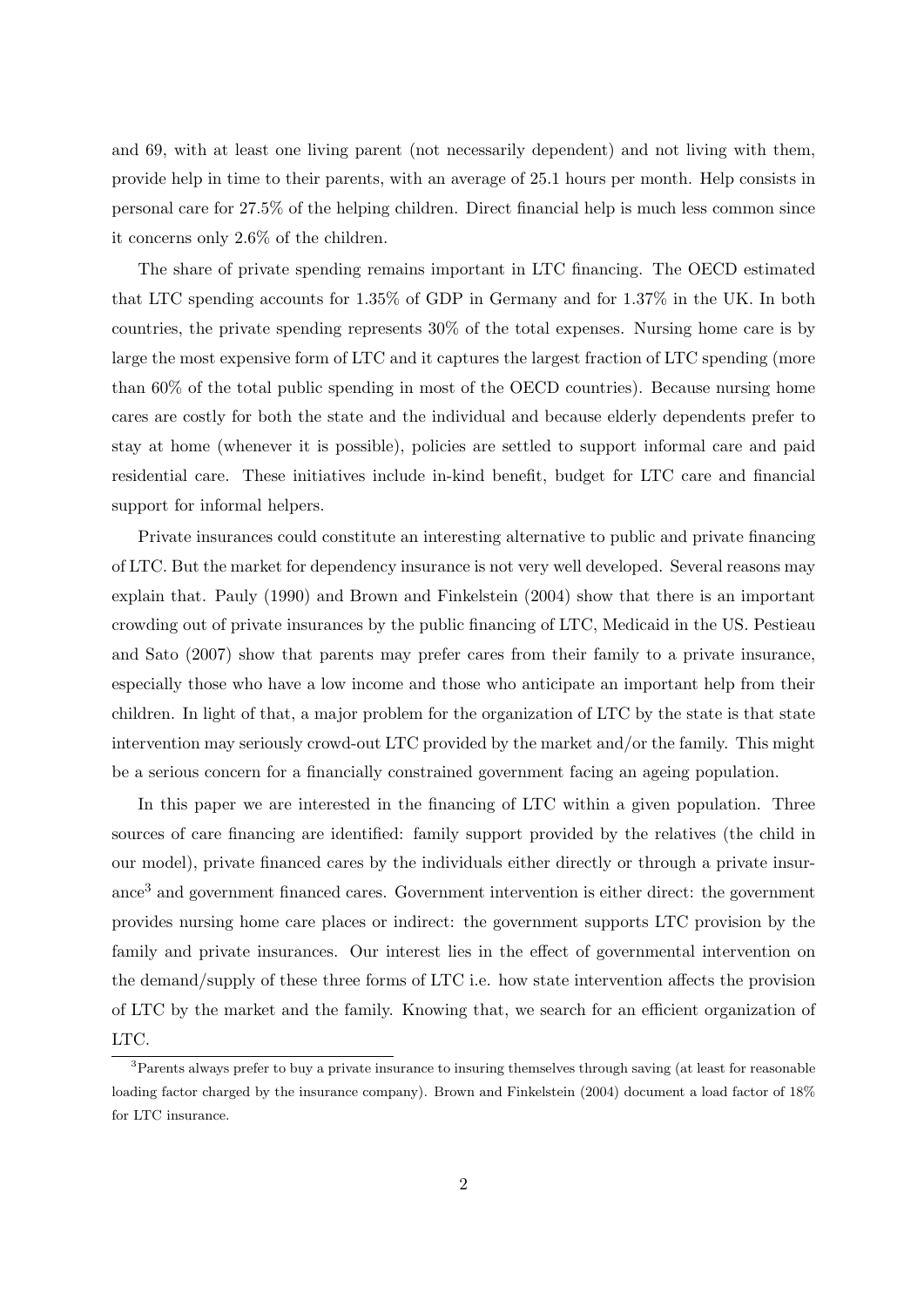For that, we consider in this paper a society composed of different pairs of parent/child. Each parent has a probability of becoming dependent and he/she must receive appropriate cares if this happens. Children are active on the labor market. Additionally, they may devote part of their income to help their dependent parents. The population is heterogeneous. Parents differ according to their income level. For simplicity, we consider two income levels i.e. we distinguish "rich"and "poor"parents. A child may or may not be concerned about the long-term care received by his/her dependent parent. That is, we distinguish altruistic and non-altruistic children. In our model, the government cannot observe the type of the parents (rich or poor) and of the children (altruistic or not). Information asymmetry is a serious constraint on what can actually be implemented by the government.

Parents have the option to buy a private insurance that finance LTC in case of dependency. The parent decides the amount of insurance and, therefore, the care level in the case of dependency. We consider that the insurance market is competitive. Meaning that LTC insurances are offered for an actuary fair premium. If the insurance market is not competitive, the problems we enlighten in this paper are exacerbated.

Non-insured parents receive cares from their children if they agree to do so i.e. if the child is altruistic and if he/she prefers to help his/her parent to other forms of LTC. Parents of nonaltruistic children must go to a public nursing home if the market does not insure them. We assume that these three forms of care are mutually exclusive. This means for example that an altruistic child does not help his/her parent if he/she is insured.

In this context, we search for the optimal policy mix, taking into account the reaction of private actors. Of course, the best policy depends on the instruments and the information available to the social planner. Consider that the LTC insurance is fair. If redistribution of the society's resources can be done at no cost through lump-sum taxes and subsidies, the best policy consists in delegating the LTC financing to the market. All parents are insured (at a fair price) and the government cancels out ex-ante difference in wealth with appropriate income redistribution.

If the government cannot distribute all the resources, the market solution may no longer be the most efficient one. A possible limit in the government's ability to redistribute resources is its inability to tax the wealth of the parents. As a matter of fact, parents wealth consists of assets that may not, for whatever reasons, be taxed. Moreover, the government may not have the ability to observe the wealth of the parents. This seriously limits the possibility of financing the insurance of the poor parents with a redistributive policy. And, financing a universal insurance with labor income taxes might be prohibitively costly mainly because rich parents will also be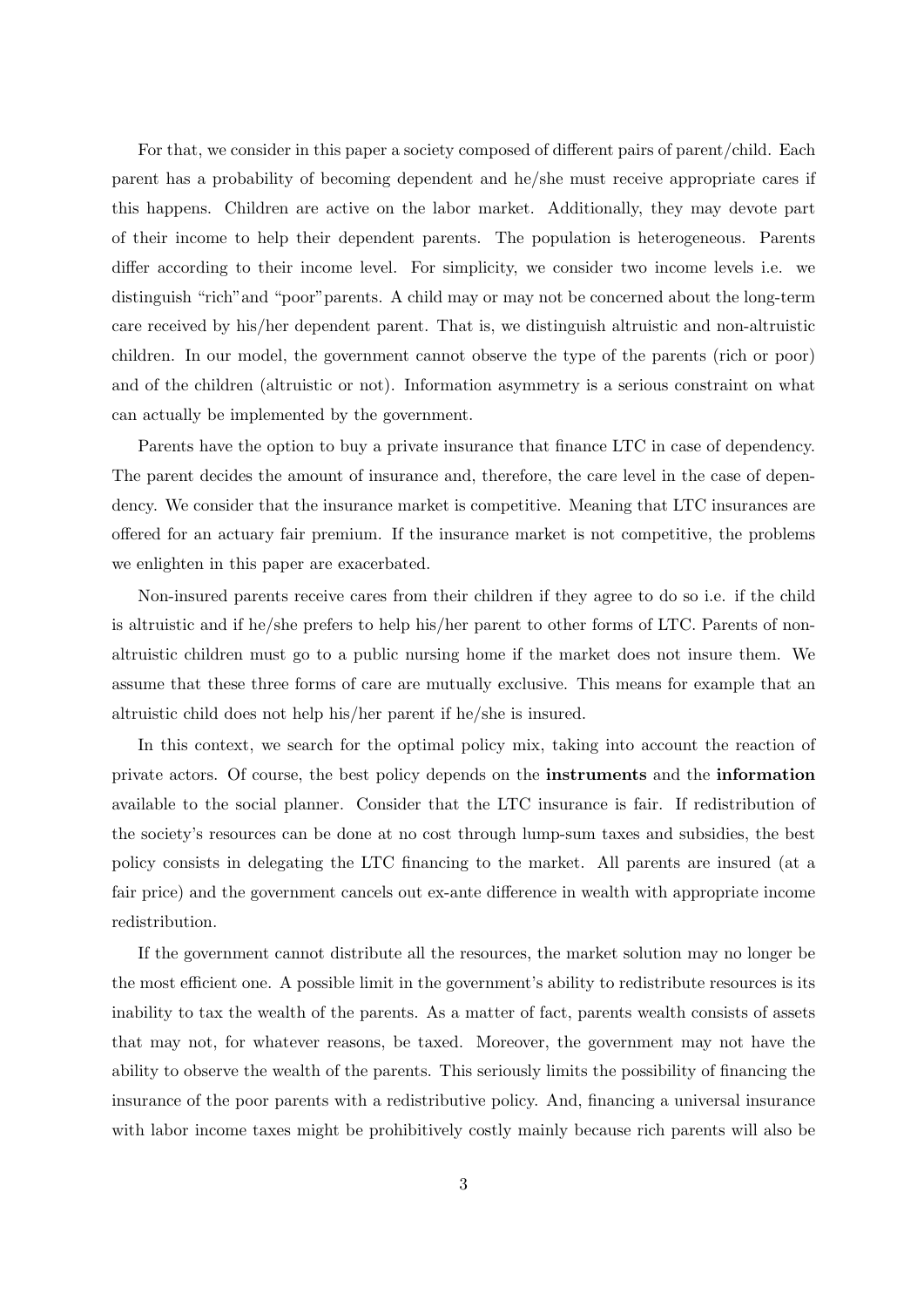subsidized.

Hence, the government will adopt another financing scheme for LTC. Rich parents will continue to rely on market mechanism but new solutions will be developed for the poor. Instead of redistributing income to finance private insurances, poor parents will be helped by their family or directly by the state; and, for that, the state finances nursing homes. Altruistic children help their parents and the government offers compensation to them. Parents of non-altruistic children receive LTC in a publicly financed nursing home. Hence, without perfect redistribution, the market, the family and the state will all contribute to LTC financing.

But once again, information constraint limits what can be actually implemented by the state. The main problem is that rich parents may prefer to receive cares from their family or from the state to subscribe to a private insurance, even if they would receive more cares in the latter case. The reason is that, even for a fair premium, the insurance cost might be considerable once opportunity costs are taken into account. If a parent is insured, he/she renounces to the other forms of LTC. Hence the LTC he/she might receive in the absence of insurance constitutes the opportunity cost of the insurance. We can then associate to this opportunity cost an implicit load factor for the insurance. This load factor might be considerable, discouraging the parents to subscribe to a private insurance. This rational non-purchase of LTC insurance, even for a fair premium, has been pointed first by Pauly (1990). We observe the same in our model. Because of the high implicit cost; rich parents may not subscribe to private LTC insurances.

The government cannot constraint the rich parents to be insured because wealth is unobservable. Hence, facing rich parents that do not have incentives to be insured, the government has two options. It can either reduce the share of the market in LTC financing and expend the family and the state financed support. The cost being that each dependent parent receives less for his/her LTC needs. Or, it can decrease the opportunity cost of insurances by reducing its support to LTC financing by the state and the family. This must be done in a way that preserve the incentives for the altruistic children to help their dependent parents. In both cases, poor parents suffer from the non-purchase of insurance by the rich ones.

Publicly financed nursing homes could crowd-out the informal care provided by the child and/or the insurance taken by the rich parents. If the nursing home is too generously financed, rich parents and/or parents of altruistic children will apply for, as they will then prefer this solution to the market or familial solution. Hence, because of information constraint, the state intervention in public home financing will be limited in order to avoid the crowding-out of private insurance by the rich and of informal help by the altruists. These information problems are exacerbated if altruism by the children is not perfect and if the insurance is not actuary fair.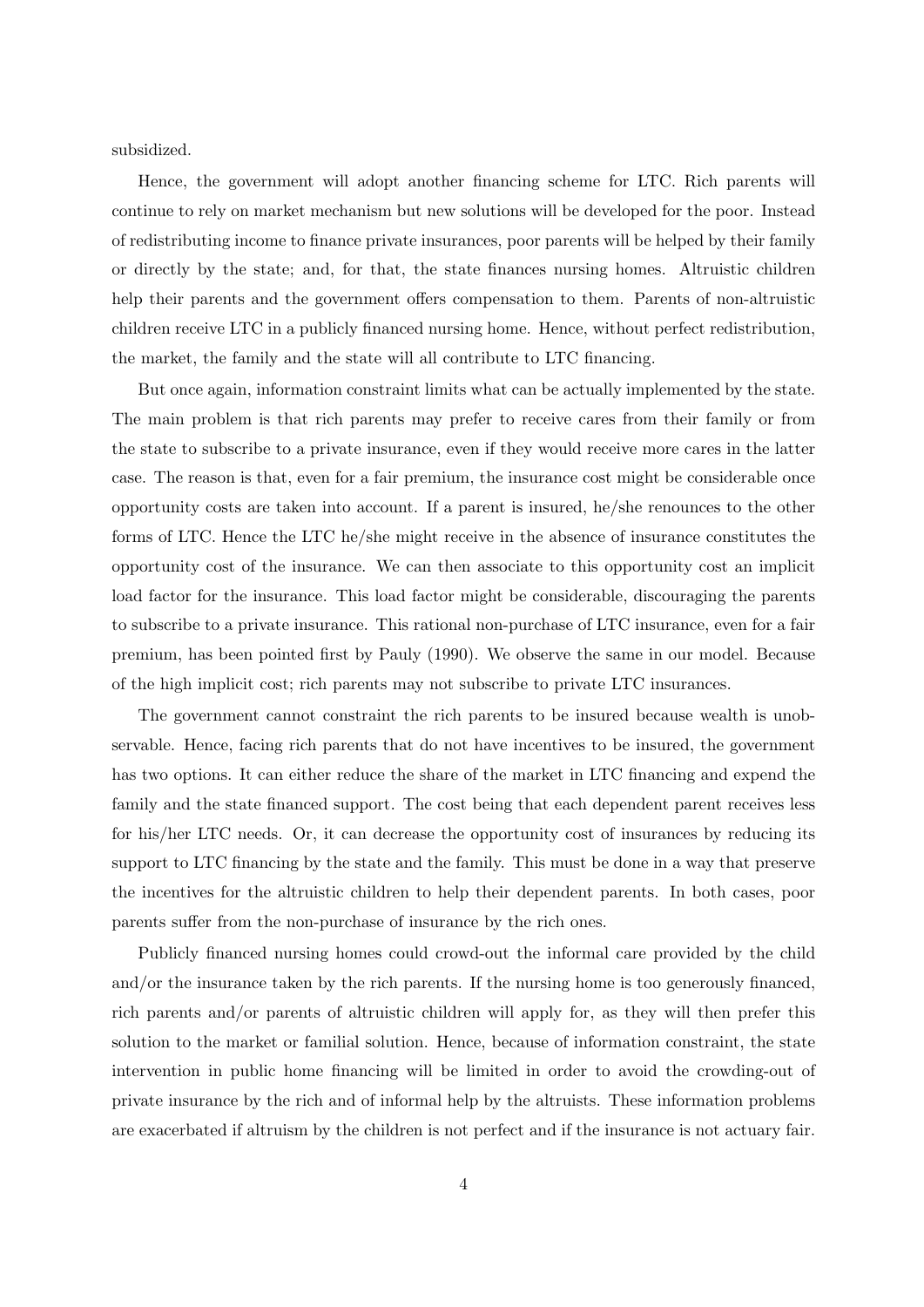In both cases, the optimal policy must re-examined.

This paper is closely linked to Pestiau and Sato (2007) and Jousten et al. (2005). In their model, Pestiau and Sato (2007) consider a population of heterogeneous parent/child pairs. In particular, they focus on children with different labor productivities. This in turn affects the amount of help a child may provide to his/her dependent parent. And parents anticipating different levels of care by their families will have a different attitude towards other sources of LTC, provided by the state and the family. Optimal policies are derived in this context. In the current paper, we consider other sources of heterogeneity within the population: children differ with respect to their altruism; parents differ with respect to their initial wealth level. Jousten et al. (2005) develop a model where the only source of heterogeneity is the childrens altruism. There is no LTC insurance in this model and it focuses on the impact of the altruism on the supply of institutional care by the government. If the government does not observe the degree of altruism, a too generous provision of publicly financed nursing home crowds-out informal help. Welfare consequences on each category of the population are then evaluated. This paper adds another source of heterogeneity on the parents side of the population.

### 2 Model

We consider an heterogeneous population of  $N$  parent/children pairs. Parents differ according to their wealth endowment; children differ according to their degree of altruism. The population is divided into four groups. Groups 1 and 2 contain the rich parents (wealth level  $I^H$ ) and their respectively non-altruistic and altruistic child. Poor parents are in group 3 (altruistic child) and 4 (non-altruistic child).  $n_i$ ,  $i = 1, 2, 3, 4$  is the proportion of each group in the total population N that we normalize to 1.

The parents have an initial wealth level  $I \in \{I^H, I^L\}$ , with  $I^L < I^H$ . Independently of his/her wealth, each parent faces a probability of dependency  $\pi$ . The utility (V) of a parent depends on his/her consumption level  $C<sup>p</sup>$  and the help h he/she receives in case of dependency.

$$
V = v(C^p) + \pi H(h)
$$

Children are either altruistic or not. Both types of children have a utility level  $u(C<sup>c</sup>)$  when they consume  $C^c$ . In addition, altruistic children also care about the help h received by his/her parent in case of dependency (but not on his/her parent consumption if he/she remains in good health). The degree of altruism is measured by a parameter  $\beta \in (0,1]$ . For simplicity, we will consider that children are either perfectly altruist ( $\beta = 1$  or non-altruist ( $\beta = 0$ ). Perfect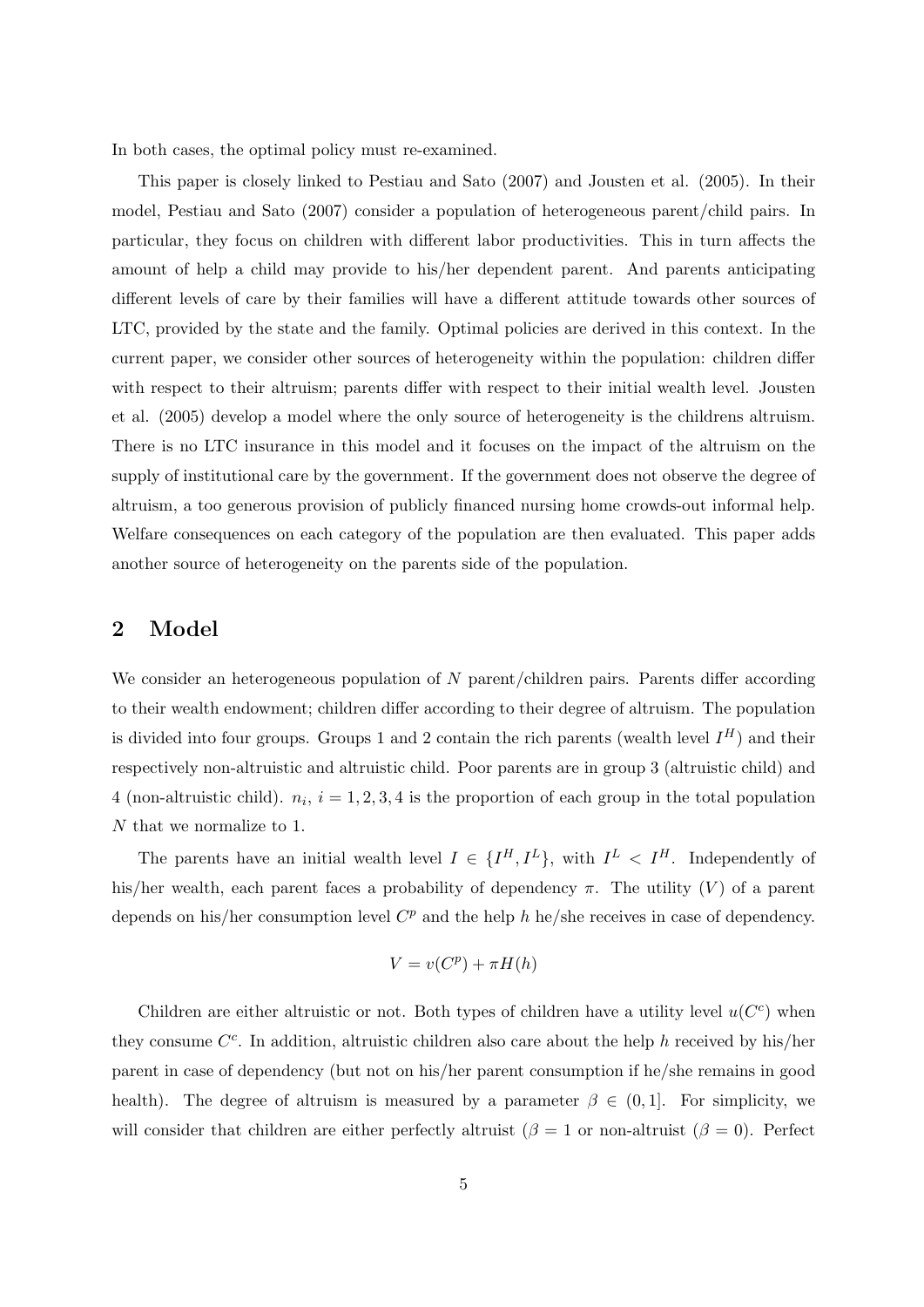altruism means that there is no divergence of interests between the state and the child on the level of care that must be offered to his/her parent. The utility levels  $(U)$  of altruistic and non-altruistic children are respectively:

$$
U = u(Cc) + H(h)
$$

$$
U = u(Cc)
$$

All the children have the same labor income  $w$ .

For closed form solutions, we will consider a logarithmic specification for the functions  $v(.)$ ,  $u(.)$  and  $H(.)$ .

The total welfare  $W$  is the sum of all utilities excluding the altruistic component of the children's utility function to avoid double counting.

$$
W = \sum_{i=1}^{4} n_i (u(C_i^c) + v(C_i^p) + \pi H_i(h_i)))
$$

Rich and poor parents are endowed with an initial wealth level of  $I^H$  and  $I^L$ ; children have a labor income w. So that, the total resources of the economy are  $(n_1 + n_2)I^H + (n_3 + n_4)I^L + w$ .

A benevolent government maximizes the total welfare  $W$ . A major problem for the government comes from information asymmetries between the government and the population. In this paper, we consider that the government cannot observe the individual characteristics of the population. In particular, we consider that the government does not observe the wealth of the parents and the altruism of the children.<sup>4</sup> This means that the policy cannot be contingent on the wealth of the parents (they can always pretend that they are poor) nor on the degree of altruism of the children (they can always pretend to be non-altruist). These information asymmetries seriously constraint the intervention in LTC financing by the government.

# 3 Provision of long-term care

In case of dependency, the parents can benefit from *institutionalized* (or public) and/or non institutionalized (or private) assistance. This assistance consists in either in-house care (food, nursing assistance,...) or in a nursing home. We distinguish tree source of LTC care financing: the market, the family and the state. Market financing of LTC consists of private insurance subscribed by the parents before dependency occurs. Dependent parents receive a payment

<sup>&</sup>lt;sup>4</sup>There is potentially a third source of information asymmetry between the government and the population if the dependency status is not perfectly observable. We left aside this and consider that the parents cannot cheat on their dependency status. See Kuhn and Nuscheler (2007) for an analysis of this case.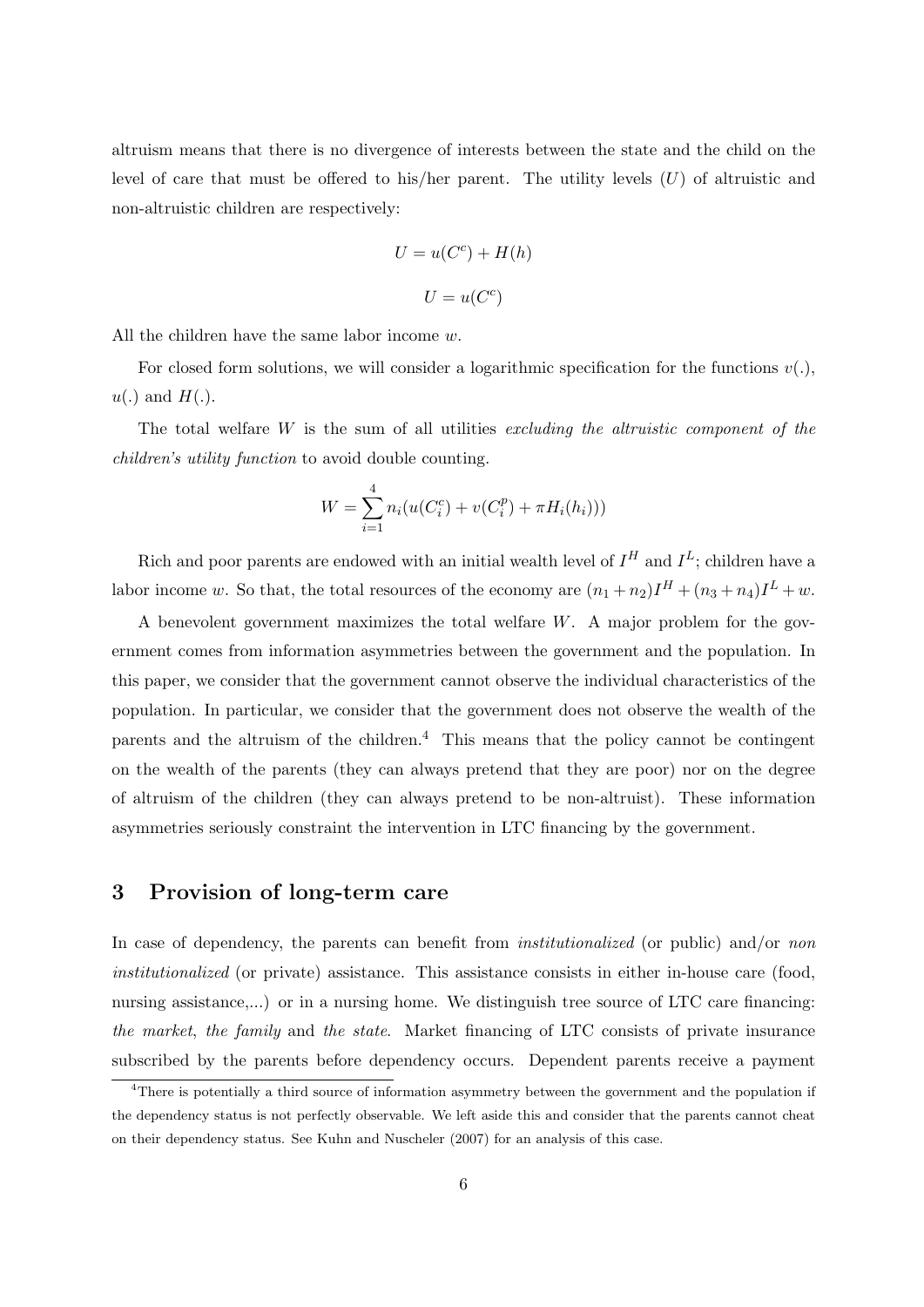from their insurance company to finance their LTC needs. Family financing consists in financial transfers from children to their parents. Resources received from the family or the insurance company can be spent in LTC. The state intervenes directly and indirectly in the provision of LTC. It offers publicly financed cares for the persons in need. We will consider that this direct intervention consists of public nursing homes. In addition, it (may) subsidizes the provision of LTC by the market and/or the family. For example, the state may offers financial help to the helping children.<sup>5</sup> In the remaining, we will consider that these three forms of care are mutually exclusive.

#### 3.1 The market: private insurance

A private dependency insurance is available on the market. The insurance taker must decide on the premium paid and the corresponding payment in case of dependency. If the insurance is actuary fair, the premium is equal to the expected insurance payment, that is for a premium of  $\pi a$ , the policy holder receives a payment of a in case he/she is dependent. The insurance is not actuary fair if for a repayment of a, the premium exceeds  $\pi a$ . We will assume that the market for LTC insurances is competitive. Hence LTC insurances are offered for a fair premium.

The insurance must be taken before dependency occurs. A parent, endowed with wealth level I, that decides to buy an insurance chooses the amount of insurance a in order to maximize his/her expected utility:

$$
\max_{a} v(I - \pi a) + \pi H(a)
$$

With the ln formulation, the solution to this problem is:

$$
a^* = \frac{I}{(1+\pi)}
$$

A parent buys insurance if its expected utility with an amount of insurance  $a^*$  exceeds his/her expected utility with another type of LTC, provided by either the state or the family. We will show that renouncing to other forms of LTC is the opportunity cost of the insurance. This opportunity cost implies that, even at a fair price, there is a positive load factor for the LTC insurance i.e. the premium exceeds  $\pi a$  once opportunity costs are taken into account.

### 3.2 The family: informal care provided by altruistic children

Parents of altruistic children may rely on their help if they need LTC. Those who anticipate family help will not subscribe to an insurance. If dependency occurs, the child will decide on

 $5$ Various policies that support informal help are described in OECD (2005).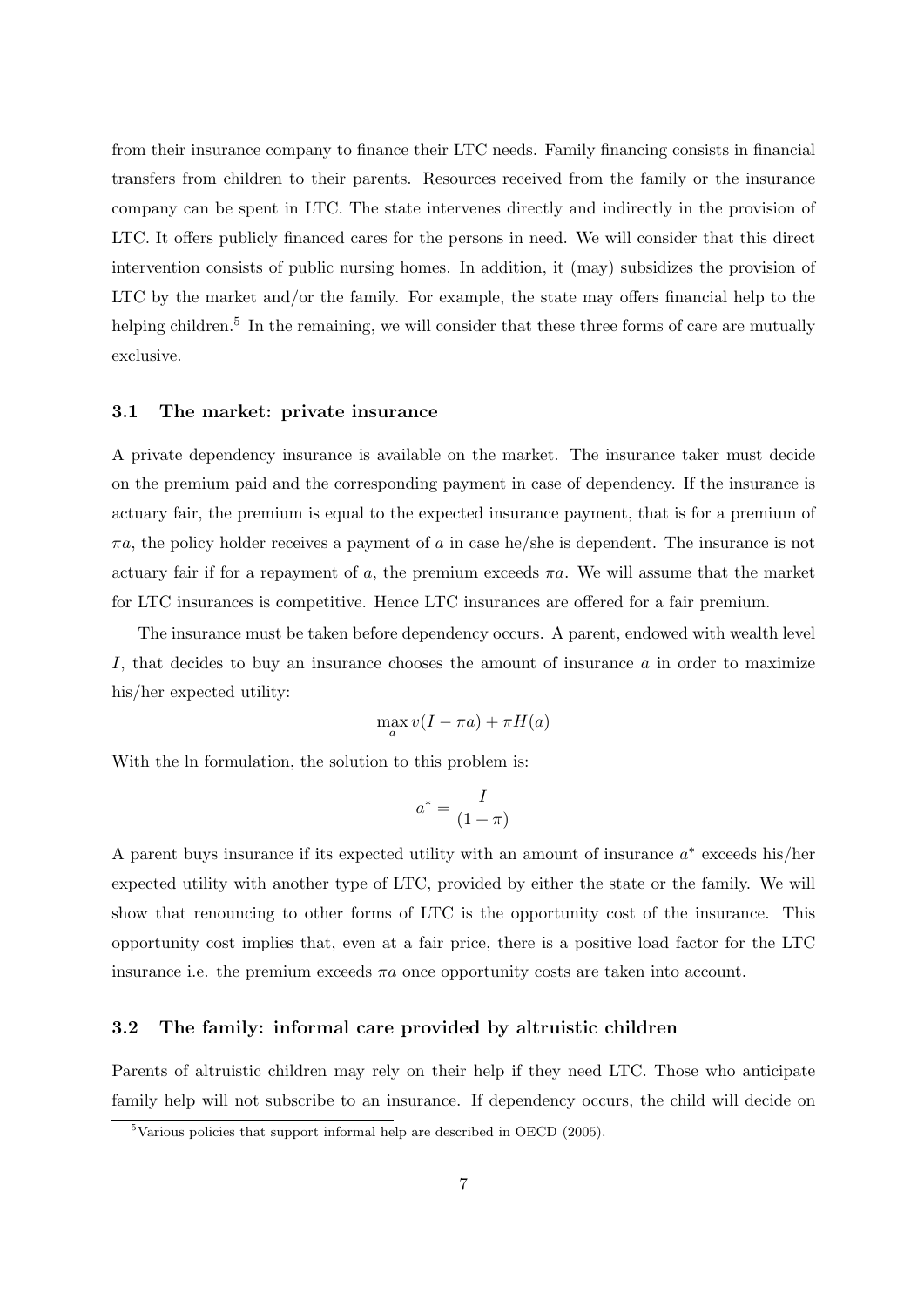the amount of help he/she provides to his/her parent. A child endowed with resources  $\gamma$  will devote a part s of his/her available income to help his/her parent.<sup>6</sup> For a child with an altruism parameter  $\beta = 1$ , the optimal amount of help is found by solving:

$$
\max_{s} u(y-s) + H(s)
$$

Taking the ln formulation,  $s^*$  is equal to:

$$
s^*=\frac{y}{2}
$$

### 3.3 The state: public nursing homes

The government finances public nursing homes. Parents that decide to go to the public nursing home do not receive help from insurance companies and their family. We consider that the production technology for nursing homes is imperfect: for an investment of  $g$ , the corresponding quality of LTC receives in a public home is  $\gamma g$  with  $\gamma \leq 1$ .

### 4 First best

In the first best, the government decides on the consumption levels of the children  $(C_i^c)$ , of the parents  $(C_i^p)$  $\binom{p}{i}$  and on the level of LTC  $(h_i)$ . The government faces the following budget constraint:  $\sum_{i=1}^{4} (C_i^c + C_i^P + h_i) = (n_1 + n_2)I^H + (n_3 + n_4)I^L + w$ . Welfare maximizing consumption and care levels are: for  $i = 1, 2, 3, 4$ :

$$
u'(C_i^c) = v'(C_i^P) = H'(h_i)
$$

In the first best situation, the government equates the marginal utility of consumption and of help for all individuals. The consumption and help levels are determined by the budget constraint.

#### 4.1 Decentralization of the first best

Suppose that the government can make lump-sum transfers between all individuals. In this case, if the private insurance is fair, the first best can be decentralized with a generalized market financing of LTC. With fair insurance, we have  $C^P = h$ . More precisely, with an available income of y, we have  $C^P = h = \frac{y}{1+y}$  $\frac{y}{1+\pi}$ . Hence, to decentralize the first best, the available income

 ${}^{6}$ Pestieau and Sato (2007) consider that the children can devote part of their time or part of their income to provide cares to their parents.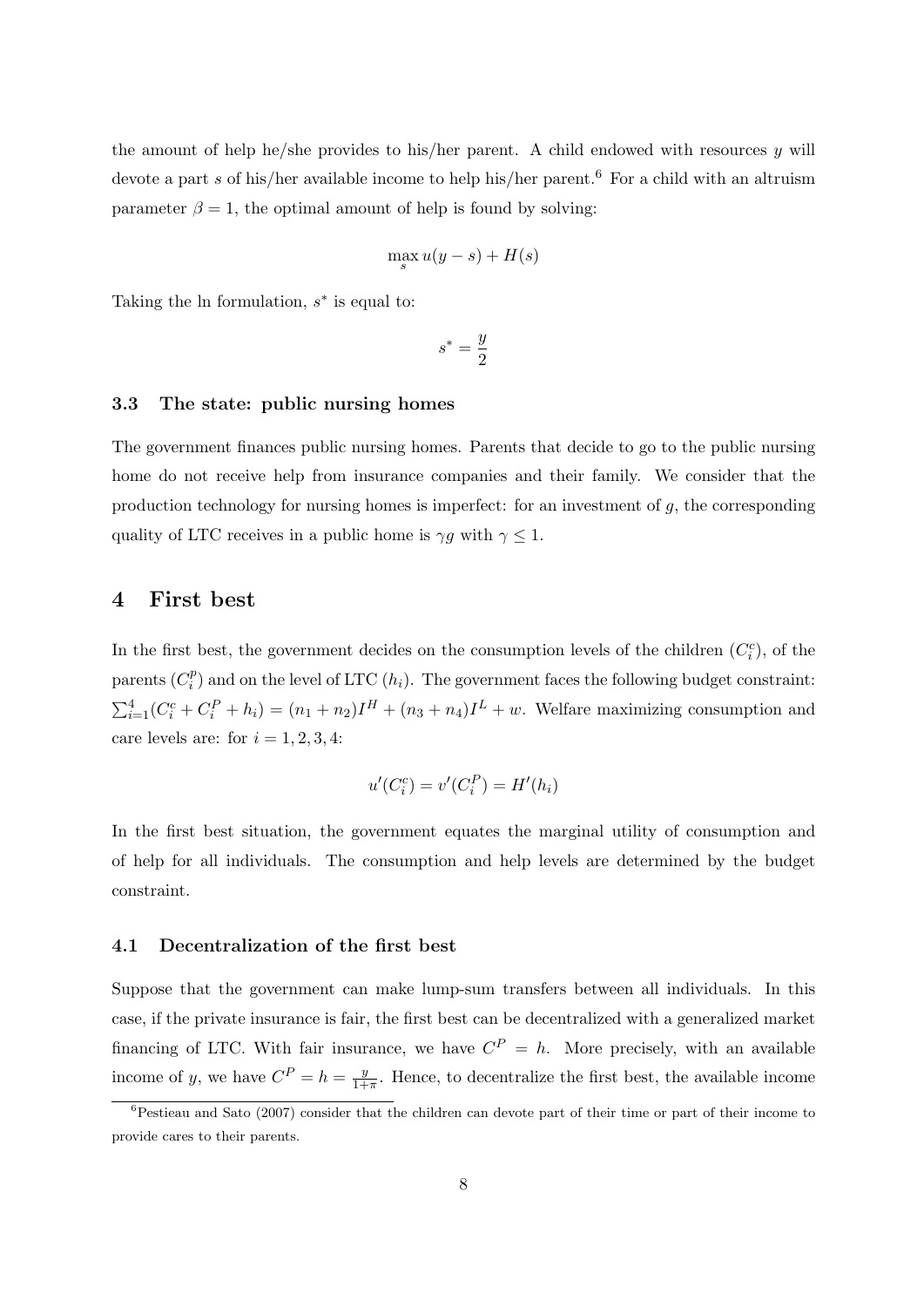of the parents must be  $\pi$  percent higher than the available income of the children. So that, the parents' consumption after buying the insurance is equal to those of the children. Hence, the government can decentralize the first best with appropriate lump-sump transfers.

As an alternative to a generalized market financing, the first best can also be decentralized with a mixed family/market mechanism. If altruistic children are appropriately compensated, the first best can be implemented. A necessary condition for that is perfect altruism ( $\beta = 1$ ). Finally note that if providing public nursing home places is frictionless ( $\gamma = 1$ ), the first best can be also be decentralized by that mean.

To summarize, the first best can be decentralized if (1) the government can make any kind of lump-sump transfers between individuals and (2) either the private insurance is fair ( $\theta = 1$ ) or public home provision is efficient ( $\gamma = 1$ ). If one of these conditions does not hold, the first best cannot be implemented.

#### 4.2 Information constraint

In this paper, we assume that the government cannot observe the individual characteristics of the parents (their wealth level) and of the children (their altruism).These information constraints limit the possible actions of the government. Rich parents can always claim they are poor. The transfers needed to decentralize the first best are then unfeasible. Moreover, altruism being unobservable, altruistic children will help their parents only if they have an interest to do so.

### 5 Second best

### 5.1 Government intervention in LTC financing

Depending on the solution chosen for LTC financing, the amount of help received by a dependent parents is  $a^*$ ,  $s^*$  or  $\gamma g$ . The government intervenes in the financing of LTC but its action is constrained by the unobservability of the individuals' characteristic. In this paper, we consider two different interventions by the government: (1) a direct financing of public nursing home, (2) an intervention in the provision of informal LTC by the family. For that, the government pays a subsidy  $\sigma$  to the children that help their parents. Remember that even if altruism is not observable, the parent's dependency and the provision of informal help can be observed.

To finance these policies, the government imposes a flat tax  $t$  on labor income. This means that only the children contribute to the financing of the governmental intervention. The total resources available for LTC financing are thus tw. The government must keep the budget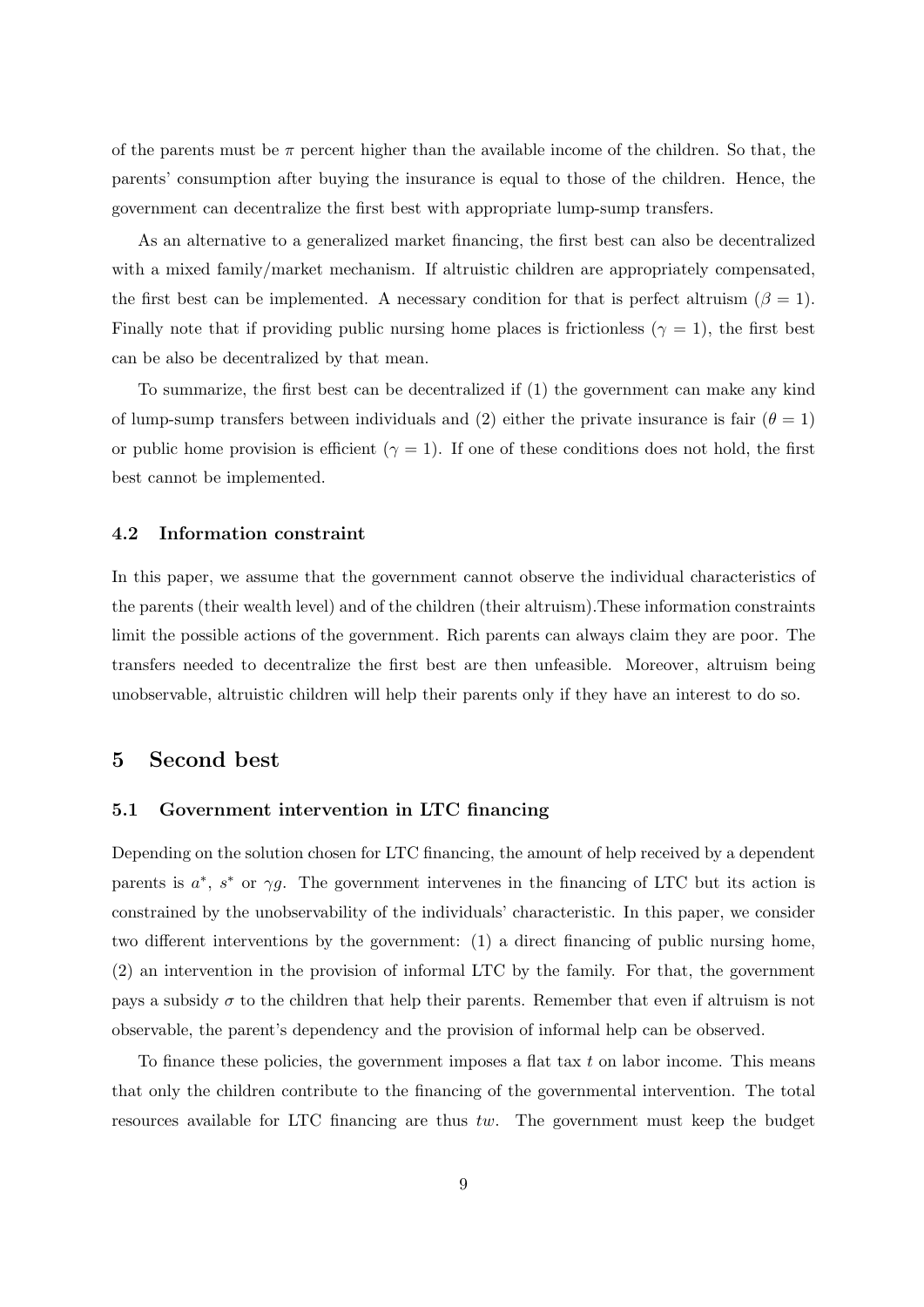balanced and in the remaining, we denote by  $\mu$  the Lagrange multiplier of the resource constraint.

To make thing simpler, we make the assumption that poor parents do not have access to private insurances. This assumption is not very demanding since, as we will see, rich parents may not subscribe to a LTC insurance.

### 5.2 Organizing LTC financing

There are many possible ways to finance and organize LT C in this economy. Parents of group 1 have two options to finance their LTC needs: They can go to the public nursing home or they can buy a LTC insurance. Parents of group 2 have a third possibility: they can benefit from child support. Parents of group 3 can either benefit from child support or go to the public nursing home. Finally, parents of group 4 have no other option than going to the public home. This means that there are 12 different ways of financing LTC.

Let us denote by  $m<sup>I</sup>$  the number of parents that buy a LTC insurance, by  $m<sup>A</sup>$ , the number of parents that receive help from their altruistic child and by  $m<sup>P</sup>$  the number of parents that go to the public nursing home, with  $m^I + m^A + m^P = 1$ ,  $m^A \le n_2 + n_3$  and  $m^I \le n_1 + n_2$ . The government must pay a subsidy  $\sigma$  to  $m^A$  children and finance public nursing homes for  $m^P$ parents. The budget constraint of the government writes as follow:

$$
m^A \pi \sigma + m^P \pi g \le wt
$$

The objective of the government is to maximize the welfare W defined as follow:

$$
W = (n_1 + n_2)v(I^H) + (n_3 + n_4)v(I^L)
$$
  
+ 
$$
m^I[u(w(1-t)) + v(\frac{I^h}{1+\pi}) + \pi H(\frac{I^h}{1+\pi}) - v(I^H)]
$$
  
+ 
$$
m^A[(1-\pi)u(w(1-t)) + \pi u(\frac{w(1-t) + \sigma}{2}) + \pi H(\frac{w(1-t) + \sigma}{2})]
$$
  
+ 
$$
m^P[u(w(1-t)) + \pi H(\gamma g)]
$$

The first term is the utility parents derived from consuming their wealth endowment. The second term is the utility of the parents that buy a LTC insurance and the utility of their child. Notice that parents that are insured do not consume  $I^H$  but  $\frac{I^h}{1+h}$  $\frac{I''}{1+\pi}$  i.e. their wealth endowment minus the insurance premium. The third term is the utility of the helping children and their parents and the last term is the utility of the parents that go to the public home and their child.

The problem that the government faces is the following: it must decide on which form of LTC financing for each group of parents (among the 12 available) and it must decides on the tax level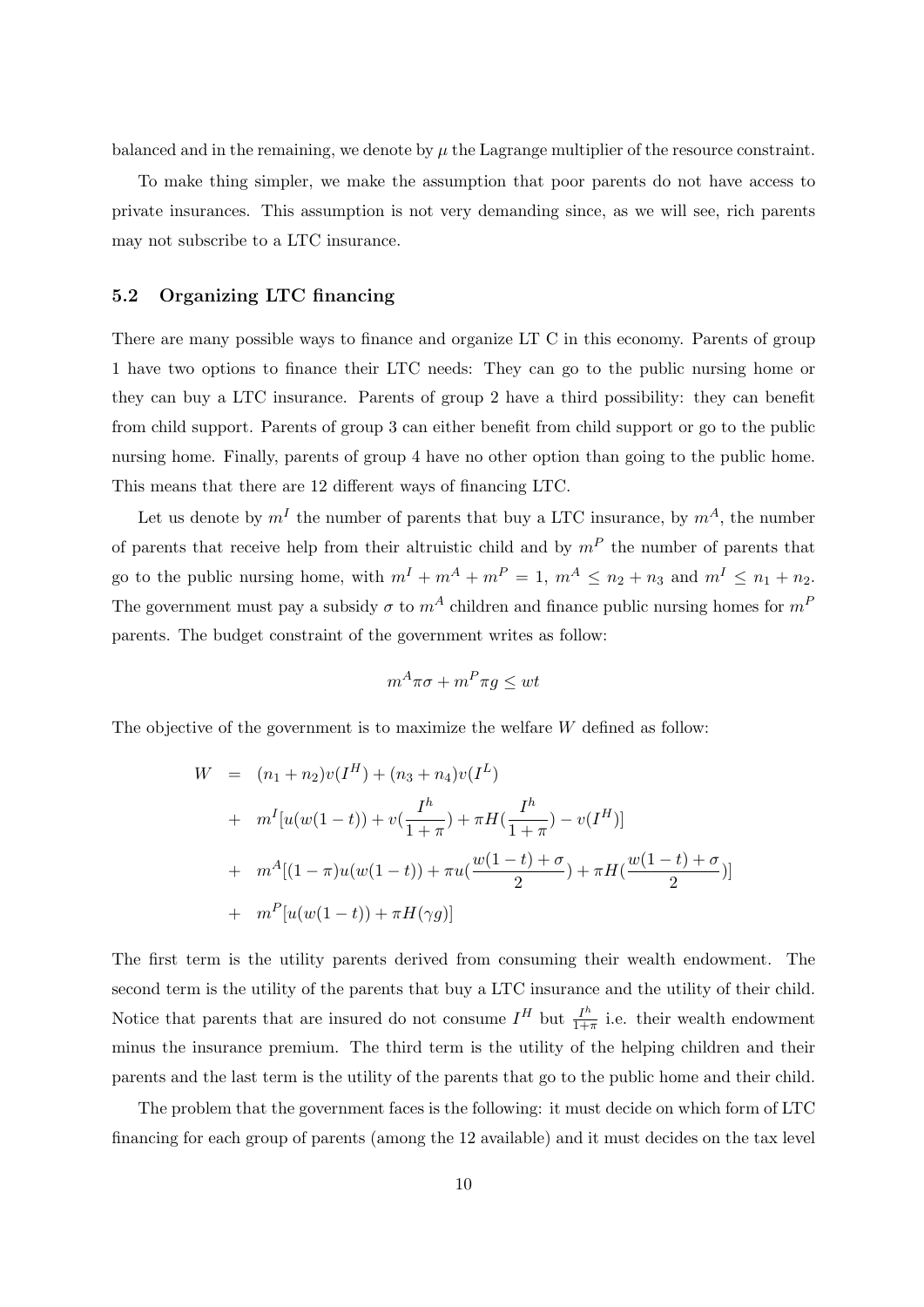t, on the subsidy level  $\sigma$  and on the amount of financing for the public homes q. The government faces two types of constraint. First, the budget must be balanced. Second, the individuals must prefer the proposed solution to any other available solution. These second set of constraints emerges from the fact that the government cannot observe the individual characteristics (wealth and altruism) and therefore, the proposed LTC financing must be incentive compatible.

### 5.3 The unconstrained problem

Let us ignore for a while (until next subsection) the incentive constraints. We split the government problem into two sub-problems. First, we search for the 12 possible organizations of LTC, the optimal values of the tax rate, the subsidy to helping children and the public home financing. Second, we compare the welfare to determine the optimal LTC organization for the economy.

To determine the optimal values of  $t, \sigma$  and g, we maximize the welfare W subject to the government budget constraint. This constraint binds at the optimum. Hence, the Lagrangian of the problem can be expressed as:

$$
L = W + \mu [m^A \pi \sigma + m^P \pi g - wt]
$$

**LEMMA 5.1** For any  $m^I, m^A, m^P$ , the solution of the unconstrained problem is such that:  $w(1-t^*) = \sigma^* = g^*$ 

PROOF: The first-order conditions of the maximization problem read as follow:

$$
\frac{\partial L}{\partial t} = (1 - \pi m^A) \frac{1}{w(1 - t)} + \pi m^A \frac{2}{w(1 - t) + \sigma} + \mu = 0 \tag{5.1}
$$

$$
\frac{\partial L}{\partial \sigma} = \frac{2}{w(1-t) + \sigma} + \mu = 0 \tag{5.2}
$$

$$
\frac{\partial L}{\partial g} = \frac{1}{g} + \mu = 0 \tag{5.3}
$$

Solving, we have:  $w(1 - t^*) = -\frac{1}{\mu} = \sigma^* = g^*$ .

Lemma 5.1 has two implications. First, altruistic children are perfectly compensated for the help they give to their parents and so their consumption is not altered when they help their parents. Second, the government spends the same amount for a dependent parent in a nursing home than for a dependent parent who receives care from his/her family.<sup>7</sup> Hence, lemma 5.1

<sup>7</sup>Lemma 5.1 means that, as in the first best, the marginal utility of consumption is equalized for all children and for parents that receive a financial assistance from the state, at least for  $\gamma = 1$ . The difference with the first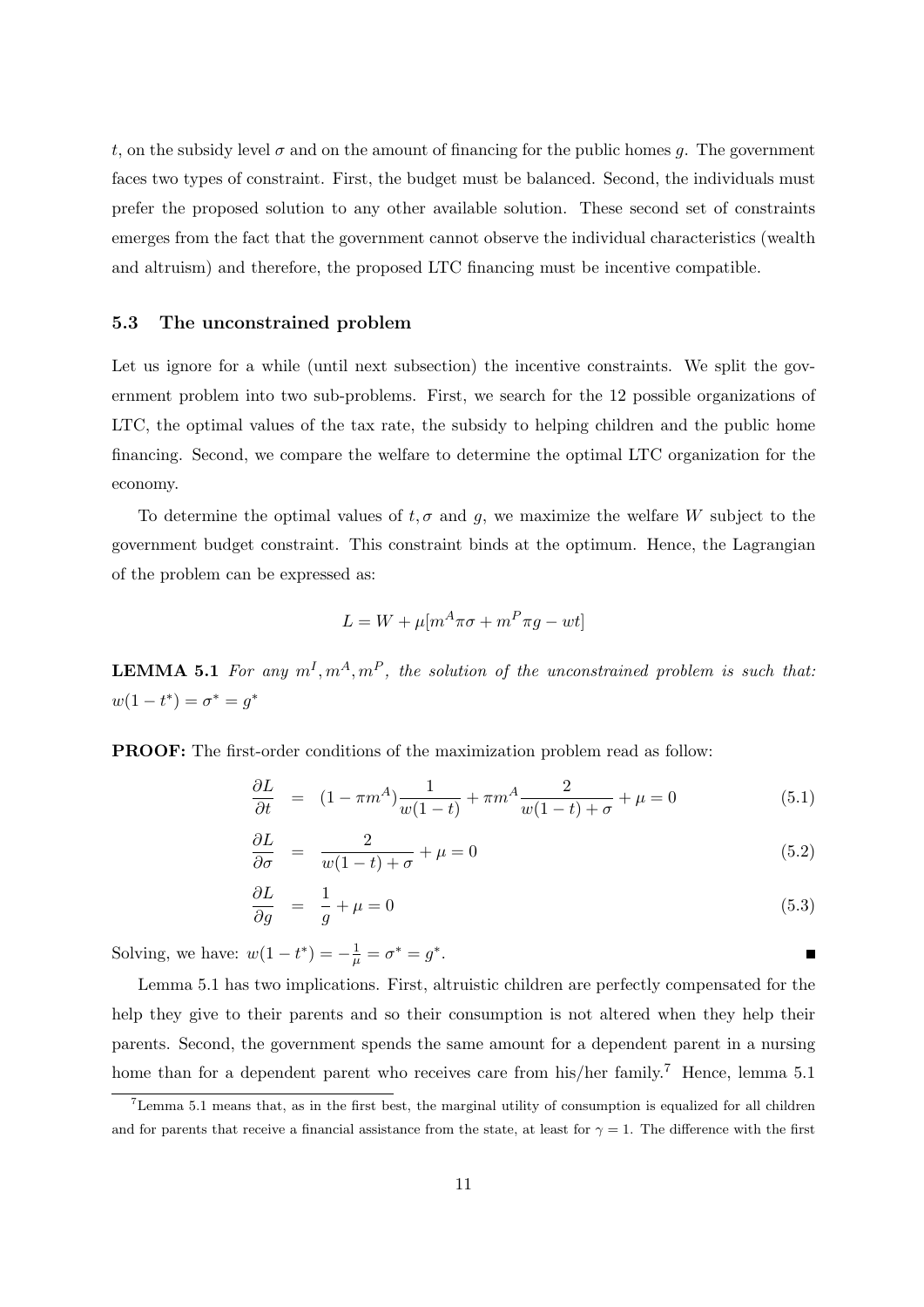implies that whenever  $\gamma$  < 1, the parents of an altruistic child are better-off if they receive familial support than if they go to a public nursing home. Together, these imply that parents of groups 2 and 3 have a higher utility when they receive help from their family than when they go to the public home. Then, the number of possible organization of LTC reduces to four. In table 1, we note the type of help received by each group of parents in the four possible solutions.

|                  | Solution 1 |             |              | Solution 2  |             |             |
|------------------|------------|-------------|--------------|-------------|-------------|-------------|
| Group $#$        | Market     | Family      | <b>State</b> | Market      | Family      | State       |
| $\mathbf 1$      | X          |             |              | $\mathbf X$ |             |             |
| $\overline{2}$   | X          |             |              |             | $\mathbf X$ |             |
| $\boldsymbol{3}$ |            | $\mathbf X$ |              |             | X           |             |
| 4                |            |             | X            |             |             | $\mathbf X$ |
|                  |            |             |              |             |             |             |
|                  |            | Solution 3  |              |             | Solution 4  |             |
| Group $#$        | Market     | Family      | <b>State</b> | Market      | Family      | State       |
| $\mathbf 1$      |            |             | X            |             |             | $\mathbf X$ |
| 2                | X          |             |              |             | X           |             |
| 3                |            | $\mathbf X$ |              |             | $\mathbf X$ |             |

Table 1: The 4 possible organization of LTC

Now, we move to the first part of the problem to see which of these four solution gives the highest welfare. To obtain the optimal tax and subsidy levels and the optimal spending in nursing home, we must solve the last first order condition (the derivative of L with respect to  $\mu$ ) which, after integrating the results of lemma 5.1, can be expressed as

$$
\pi m^A \frac{1}{\mu} + \pi m^P \frac{1}{\mu} - (w - \frac{1}{\mu}) = 0 \Rightarrow -\frac{1}{\mu} = \frac{w}{1 + \pi (m^A + m^P)}
$$
(5.4)

In solution 1, we have  $m^I = n_1 + n_2$ ,  $m^A = n_3$  and  $m^P = n_4$ . Hence, the optimal values for  $t, \sigma$  and g are:

$$
t_1^* = \frac{\pi(1 - n_1 - n_2)}{1 + \pi(1 - n_1 - n_2)}, \ \sigma_1^* = g_1^* = \frac{w}{1 + \pi(1 - n_1 - n_2)}.
$$

In solution 2,  $m^I = n_1$ ,  $m^A = n_2 + n_3$ ,  $m^P = n_4$ , then

$$
t_2^* = \frac{\pi (1 - n_1)i}{1 + \pi (1 - n_1)}, \ \sigma_2^* = g_2^* = \frac{w}{1 + \pi (1 - n_1)}.
$$

best is that the marginal utility of parents' consumption is not equal to those of the children. With an imperfect technology  $\gamma < 1$ , the marginal utility of parents in a public home is equal to  $\gamma$  times the marginal utility of a child.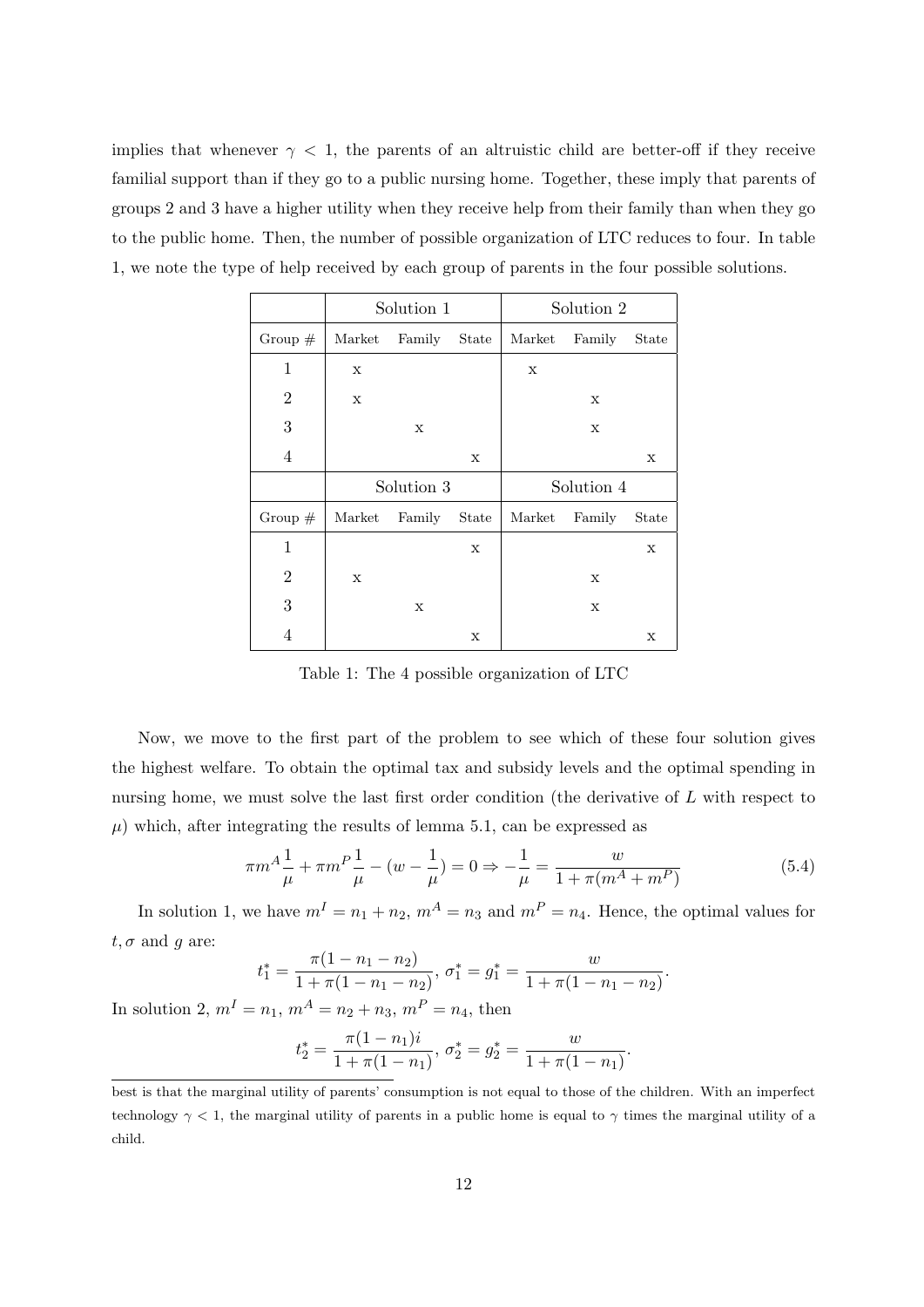In solution 3,  $m^I = n_2$ ,  $m^A = n_3$ ,  $m^P = n_1 + n_4$ , then

$$
t_3^* = \frac{\pi(1 - n_2)}{1 + \pi(1 - n_2)}, \ \sigma_3^* = g_3^* = \frac{w}{1 + \pi(1 - n_2)}.
$$

In solution 4,  $m^I = 0$ ,  $m^A = n_2 + n_3$ ,  $m^P = n_1 + n_4$ , then

$$
t_4^* = \frac{\pi}{1+\pi}, \ \sigma_4^* = g_4^* = \frac{w}{1+\pi}.
$$

It is immediate to see that the largest the number of elderly dependent that receive a financial assistance from the state, either directly through admission in a public home or indirectly through the compensation paid to helping children, the lowest is the public contribution per individual and the highest the tax rate. In other words, the largest  $m^A + m^P$ , the highest the tax rate and the lowest  $\sigma$  and  $g$ . That is if  $n_1 \geq n_2$ ,  $t_4^* > t_3^* > t_2^* \geq t_1^*$  and  $\sigma_4^* = g_4^* < \sigma_3^* = g_3^* < \sigma_2^* = g_2^* < \sigma_1^* = g_1^*$ . If  $n_2 > n_1$ , the ordering between solution 2 and 3 is inverted.

For each solution *i*, let us denote by  $q_i = 1 + \pi(1 - m^I)$ . To keep the problem simpler, we will assume that  $n_1 = n_2$ . Denote by  $W_i$  the welfare level when solution i is applied. The comparison of the welfare levels gives the following:

**LEMMA 5.2** Define  $Z^{12} = \frac{1}{n_2}$  $\frac{1}{n_2\pi}(q_1\ln q_1 - q_2\ln q_2) + \frac{1+\pi}{\pi}\ln(1+\pi)$  and  $Z^{24} = \frac{1}{n_1}$  $\frac{1}{n_1\pi}(q_2\ln q_2 - (1+\$  $\pi(\ln(1+\pi)) + \frac{1+\pi}{\pi} \ln(1+\pi)$ . We have:

- 1.  $Z^{12} > Z^{24}$ .
- 2.  $W_1 \geq Max[W_2, W_3, W_4]$  if  $\ln \frac{I^H}{w} \geq Z^{12}$ .
- 3.  $W_2 \geq Max[W_1, W_3, W_4]$  if  $\ln \frac{I^H}{w} \in [Z^{24} + \ln \gamma, Z^{12}]$ .
- 4.  $W_4 \geq Max[W_1, W_2, W_3]$  if  $\ln \frac{I^H}{w} \leq Z^{24} + \ln \gamma$ .

**PROOF:** Under the hypothesis that  $n_1 = n_2$ , we have  $W_2 - W_3 = -n_1 \ln \gamma \ge 0$  and solution 3 is always weakly dominated by solution 2.

Solution 1 dominates if  $W_1 \geq W_2$  and  $W_1 \geq W_4$ . Rewriting these two conditions, we have:

$$
W_1 - W_2 \ge 0 \quad \Leftrightarrow \quad \ln \frac{I^H}{w} \ge Z^{12} \tag{5.5}
$$

$$
W_1 - W_4 \ge 0 \quad \Leftrightarrow \quad \ln \frac{I^H}{w} \ge Z^{14} + n_1 \ln \gamma,
$$
\n
$$
(5.6)
$$

where  $Z^{14} = \frac{1}{(n_1 + 1)}$  $\frac{1}{(n_1+n_2)\pi}(q_1\ln q_1-(1-n_1-n_2)(1+\pi)\ln(1+\pi))$ . We can show that  $Z^{12} > Z^{14}$ . This inequality is true if

$$
n_1q_1\ln q_1 + n_2(1+\pi)\ln(1+\pi) > (n_1+n_2)q_2\ln q_2 \tag{5.7}
$$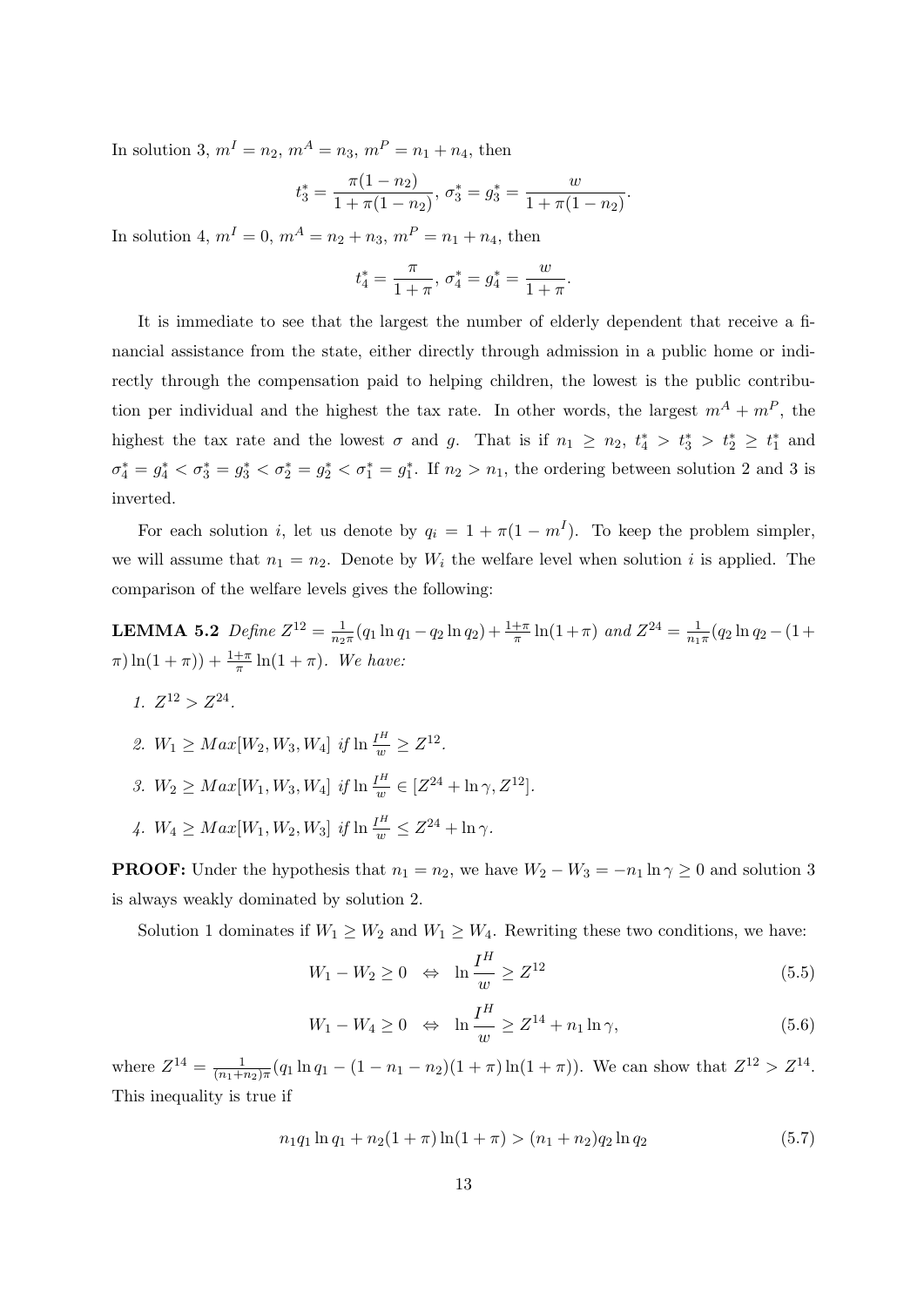Taking  $n_1 = n_2$  and defining  $f(x) = (1 + \pi(1 - x)) \ln(1 + \pi(1 - x))$ , (5.7) is equivalent to:

$$
f(2n_1) + f(0) > 2f(n_1)
$$

Since  $f(x)$  is a convex function, this inequality holds true and  $Z^{12} > Z^{14}$ .

Solution 2 dominates if  $\ln \frac{I^H}{w} \leq Z^{12}$  and  $W_2 \geq W_4$ . This condition can be expressed as:

$$
W_2 - W_4 \ge 0 \Leftrightarrow \ln \frac{I^H}{w} \ge Z^{24} + n_1 \ln \gamma,
$$
\n
$$
(5.8)
$$

where  $Z^{24} = \frac{1}{n_1}$  $\frac{1}{n_1\pi}(q_2\ln q_2 - (1+\pi)\ln(1+\pi)) + \frac{1+\pi}{\pi}\ln(1+\pi)$ . Taking  $n_1 = n_2$ ,  $Z^{12} > Z^{24}$  if (5.7) holds.

Lemma 5.2 read as follow: if the wealth endowment of the rich parents is high enough compared to the labor income of the child, the welfare is maximized when the rich parents are left out of the state-financed LTC and rely on private insurance schemes to finance their LTC needs. Leaving aside the rich parents form state-financed LTC has two advantages: the tax rate is lower, which is beneficial to all the children, and the per-capita contribution of the state to dependent parents is higher, which obviously benefits to all the parents that received state-financed LTC.

When the wealth endowment of the rich parents declines relative to the labor income, the highest welfare is achieved in a generalized state-financed LTC system. But this switch from private insurance to state financed LTC is organized in two steps. Because the public provision of nursing homes involves resource losses, there are intermediate values of  $\frac{I^H}{w}$  for which rich parents behaves differently depending if their child is altruistic or not. For these intermediate values, the rich parents of non-altruistic child will continue to finance their LTC needs with private insurance while the rich parents of altruistic child will be helped by their family in case of dependency. It is only when the ratio  $\frac{I^H}{w}$  declines further that all the parents will depend on state-financed LTC and that the private insurance will no longer be bought (even at an actuary fair price).

The optimal solution is represented in figure 1: on the vertical axis, we represent the relative income of the rich parents compared to the labor income of the children, on the horizontal axis, we represent the technology for producing/financing public nursing homes. To draw this figure, we re-write conditions (5.5) and (5.8) by taking the exponential on both sides of the inequalities. These conditions can then be expressed as:  $\frac{I^H}{W} \geq \gamma \tilde{Z}^{12}$  and  $\frac{I^H}{W} \geq \gamma^{n_1} \tilde{Z}^{24}$ , where  $\tilde{Z}^{12} = e^{Z^{12}}$  and  $\tilde{Z}^{24} = e^{Z^{24}}$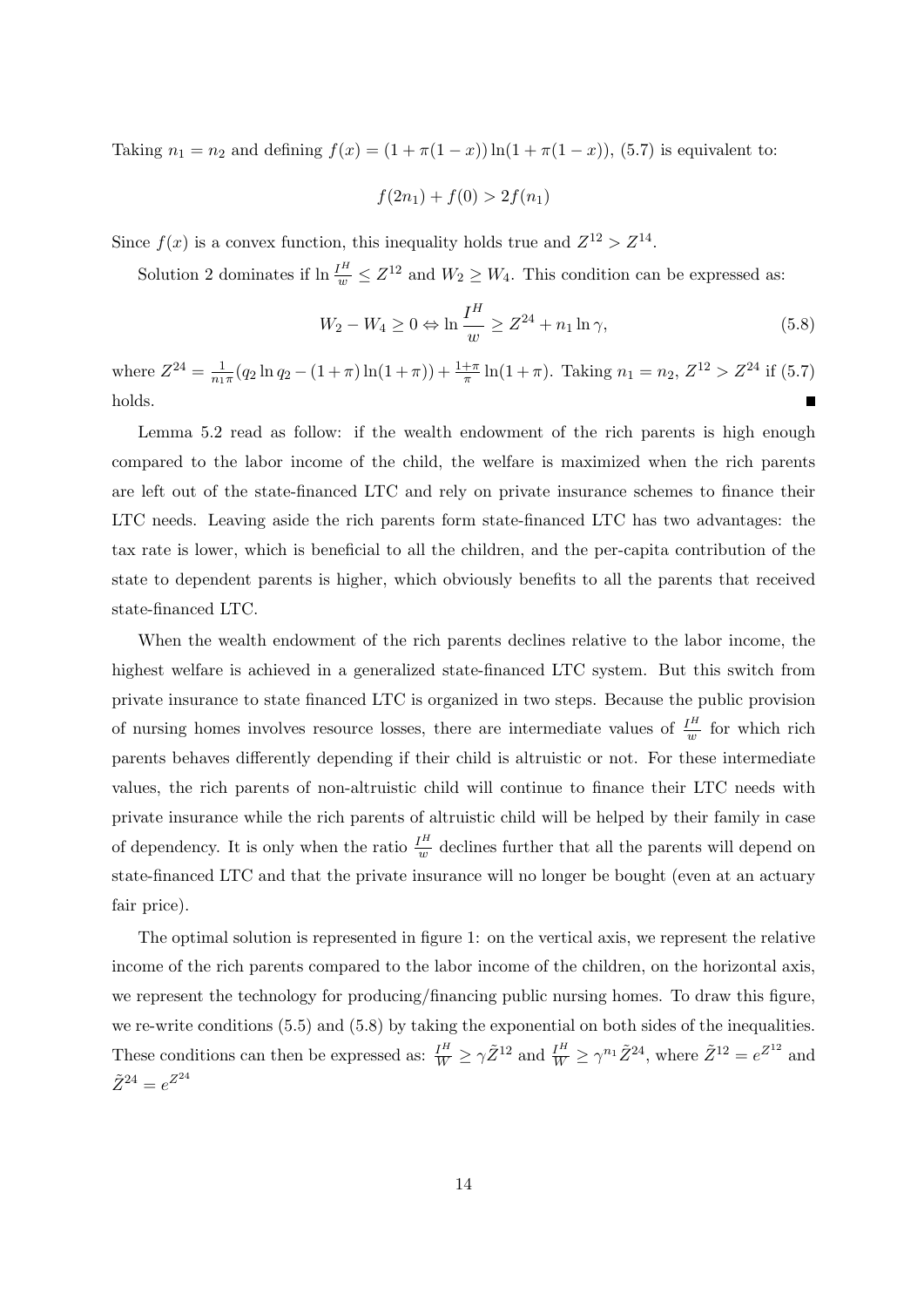

Figure 1: LTC financing in the unconstrained problem

### 5.4 Incentive constraints

We now introduce the incentive constraints in the above problem. The government cannot observe the wealth of the parents nor the altruism of the children. Rich parents can then pretend that they are poor and altruistic children can pretend that they are not. Hence, the LTC financing must be such that each group of parents/children prefers the preferred solution to any other possible way to finance LTC. We must then consider self-selection constraints.

Two sets of incentive constraints must be considered. First, if the organization of LTC prescribes that rich parents (or some of them) buy an insurance they must agree to do so. Rich parents may have incentives to mimic the behavior of the poor ones. By doing so, they save on private insurance and therefore enjoys a higher consumption and, in case of dependency, they do receive assistance from the state or from their family. Therefore, whenever the optimal organization of LTC calls for market mechanism for the rich, the planer must ensure that the rich parents indeed prefer the market solution to any other available one. This means that their utility with the LTC insurance must be higher than the other options they have for LTC financing: family support and public homes for parents of group 2 and public nursing home only for the parents of group 1. The corresponding incentive constraints write as follow: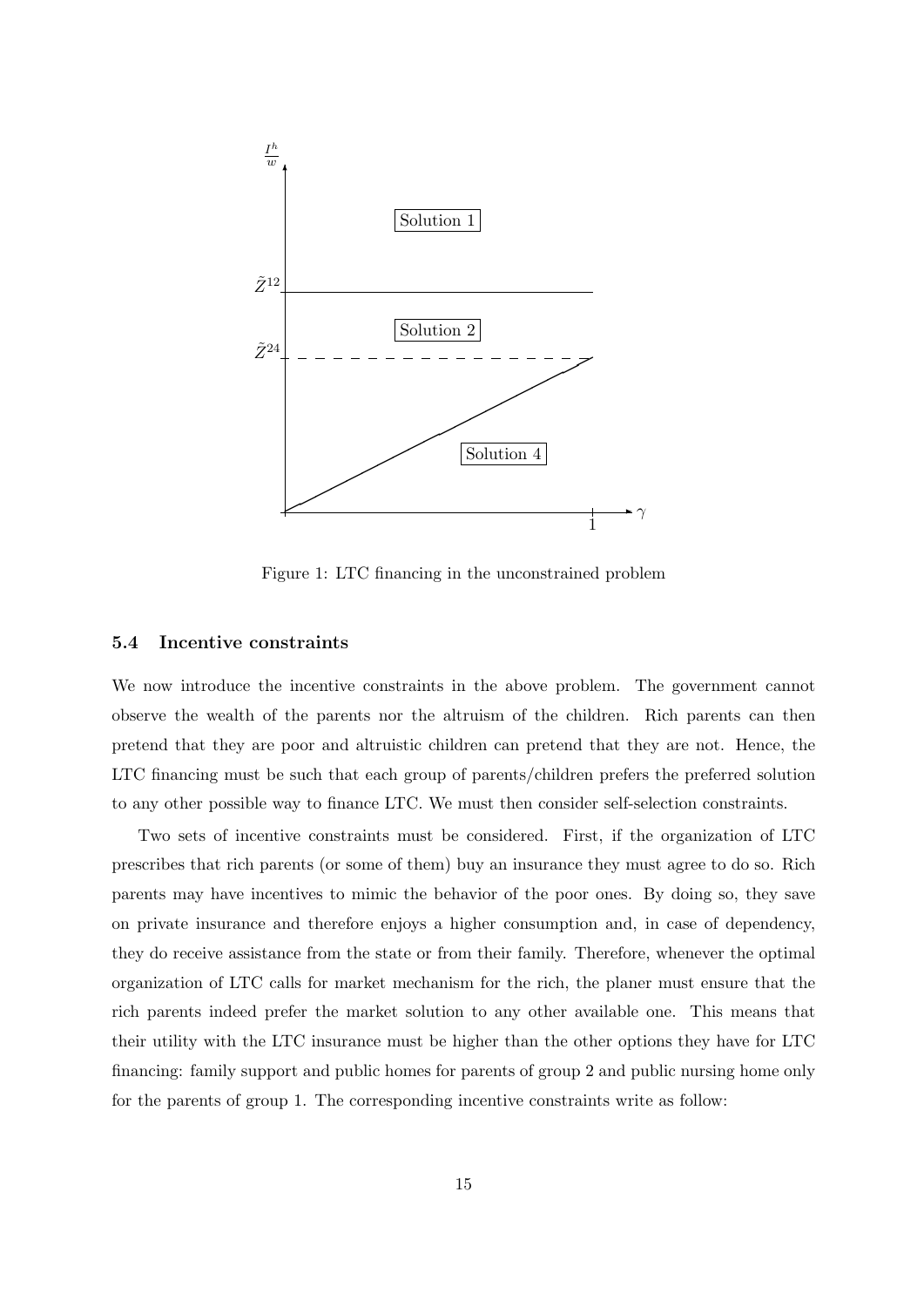$$
v\left(\frac{I^H}{1+\pi}\right) + \pi H\left(\frac{I^H}{1+\pi}\right) \ge v(I^H) + \pi H(\gamma g) \tag{IC1}
$$

$$
v\left(\frac{I^H}{1+\pi}\right) + \pi H\left(\frac{I^H}{1+\pi}\right) \ge v(I^H) + \pi H\left(\frac{w(1-t) + \sigma}{2}\right) \tag{IC2}
$$

Second, if the proposed LTC financing is such that altruistic children (or some of them) must help their dependent parents, they must agree to do so rather than mimicking the behavior of non-altruistic children. The corresponding incentive constraint writes as follow:

$$
U(\frac{w(1-t)+\sigma)}{2}) + H(\frac{w(1-t)+\sigma)}{2}) \ge U(w(1-t)) + H(\gamma g)
$$
 (IC3)

### 5.5 When is the unconstrained problem incentive compatible?

Take the unconstrained solution described in lemma 5.2. We first check if and when the unconstrained solution satisfies the corresponding incentive constraints.

Consider first solution 1. This solution is incentive compatible if for  $t = t_1^*, \sigma = \sigma_1^*$  and  $g = g_1^*$ , the constraints (IC1), (IC2) and (IC3) are satisfied. By lemma 5.1, we know that (IC3) is satisfied for sure.

Define  $Z^{IC1} = \frac{1+\pi}{\pi}$  $\frac{1}{\pi} \ln(1+\pi) - \ln q_1$ , (IC2) is satisfied if  $\ln \frac{I^H}{w} \ge Z^{IC1}$  and (IC1) is satisfied if  $\ln \frac{I^H}{w} \geq Z^{IC1} + \ln \gamma$ . We can show that solution 1 is not always incentive compatible in the parameter space where it gives the highest welfare in the unconstrained problem. That is:

### $\mathrm{LEMMA}$  5.3  $Z^{IC1}>Z^{12}$

**PROOF:** The inequality  $Z^{IC1} > Z^{12}$  can be simplified to  $1 > -\frac{q_1}{n_2}$  $\frac{q_1}{n_2\pi}$ .

So for  $\ln \frac{I^H}{w} \in [Z^{12}, Z^{IC1}]$ , the highest welfare would be achieved if rich parents are insured but, parents of group 2 prefers to receive help from their child. Moreover, if  $\ln \frac{I^H}{w} \in [Z^{12}, Z^{IC1} +$  $\ln \gamma$ , parents of group 1 do not subscribe an insurance and apply for the public home. Clearly, the budget will not be balanced if this happens.

Consider next solution 2. This solution is incentive compatible of for  $t = t_2^*, \sigma = \sigma_2^*$  and  $g = g_2^*$ , the constraints (IC1) and (IC3) hold. Moreover, inequality (IC2) should be reversed. Define  $Z^{IC2} = \frac{1+\pi}{\pi}$  $\frac{+\pi}{\pi} \ln(1+\pi) - \ln q_2$ . We can show that solution 2, when it dominates the other possible solutions, is not always incentive compatible. That is:

 ${\rm LEMMA}$  5.4  $\,Z^{IC1} > Z^{IC2} > Z^{12}$ 

**PROOF:** The inequalities  $Z^{IC2} > Z^{12}$  and  $Z^{IC1} > Z^{IC2}$  can be simplified to  $n_2 > 0$ .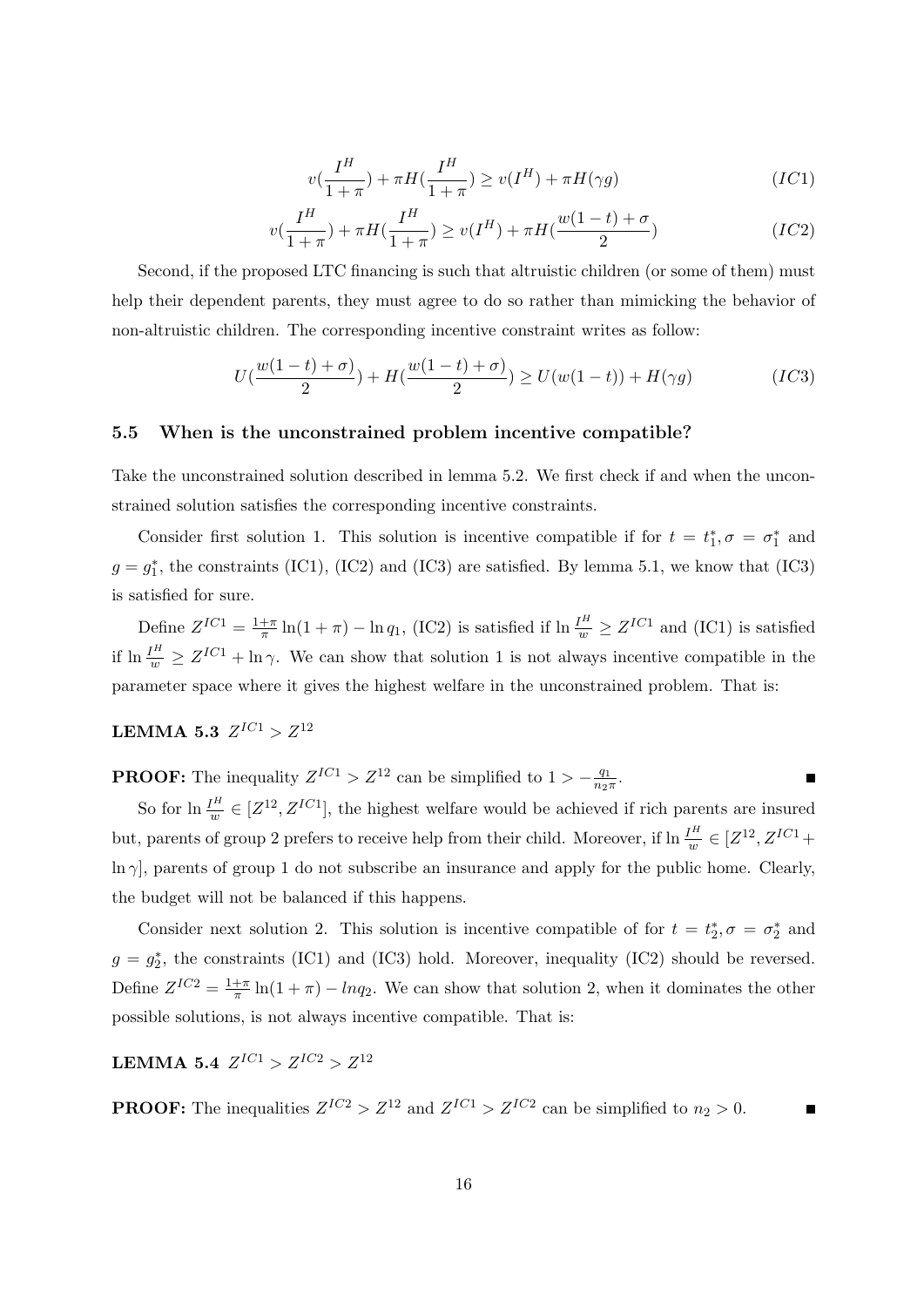Finally solution 4 is always incentive compatible. In figure 2, we represent the parameter space where the unconstrained solution does not satisfy the corresponding incentive constraints. In the vertically shaded area, constraint (IC1) is not satisfied. In the obliquely shaded area, (IC2) is not satisfied. To construct the figure, we call  $\tilde{Z}^{ICi} = e^{Z^{ICi}}$ .



Figure 2: Incentive constraints in the unconstrained problem

Information asymmetry has for consequence that rich parents do not always subscribe to a private LTC insurance when it is optimal (for the society) that they do so. Pauly (1990) explained this rational non-purchase of private LTC insurance and his explanation fits our model very well. For a rich parent, buying an insurance means that consumption if he/she remains in good health decreases while consumption in case of dependency does not necessarily increase. LTC support is higher only if the insurance repayment is higher than any other form of care available. But even if the rich parents receive more cares when they are insured, they do not necessarily buy an insurance.

Because the three forms of care are mutually exclusive, a parent that subscribe to an insurance renounces to the other forms of care. Hence, even if the insurance is offered at a fair premium, the cost of the insurance could be quite high once opportunity costs are incorporated. For parents of group 1, the opportunity cost of a LTC insurance is the level of LTC they can receive in a public nursing home. For parents of group 2, it is the LTC received from their child.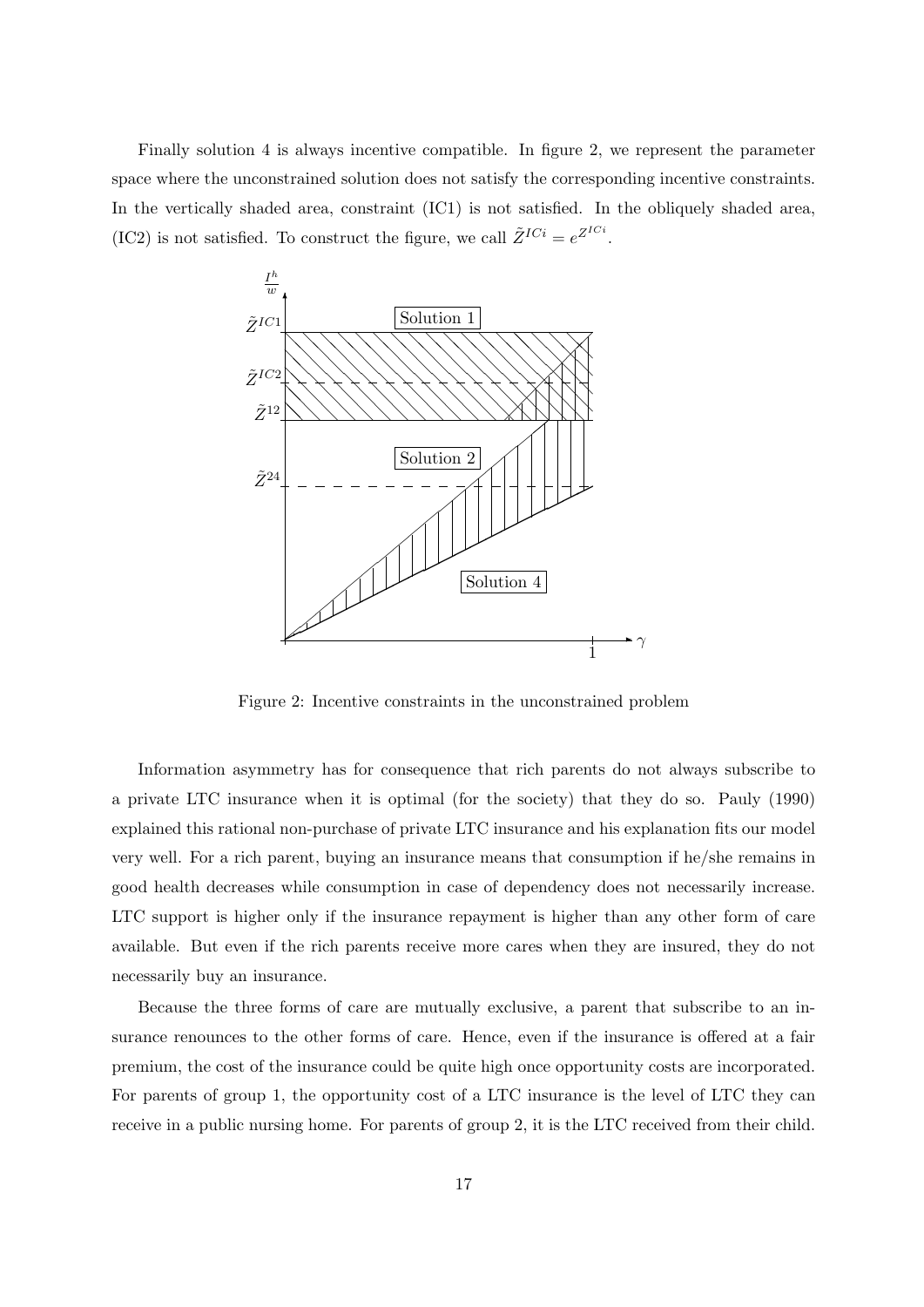Once opportunity costs are included, cost of insurance increases dramatically and discourage insurance subscription.

Even if the insurance company does not charge a load factor and offers the insurance at a fair price, there is an implicit load factor because parents renounce to other forms of help. For a repayment of a, the parents pay  $\pi a$  and renounces to either  $\gamma g^*$  (group 1) or  $s^*$  (group 2). So the total cost of an insurance is  $\pi a + \gamma g^*$  or  $\pi a + s^*$ . Differently, we can define a implicit load factor,  $\tilde{\theta}_i$ , for the parents of group  $i = 1, 2$  equals to:

$$
\tilde{\theta}_1 = 1 + \frac{\gamma g^*}{\pi a},\tag{5.9}
$$

$$
\tilde{\theta}_2 = 1 + \frac{s^*}{\pi a} \tag{5.10}
$$

This modified load factor is the additional cost per unit of insurance paid by the parents. As it is clear from these formulations, the higher the help received by the parents either from the state or from their child, the higher this implicit load factor. And obviously, a high load factor discourage insurance taking by the parents.

High insurance costs implies that rich parents buy it only if they could expect a much higher quality of care if they are insured. This is the case if  $I^H$  is high compared to  $g^*$  and/or  $s^*$ . In our solution 1 we have  $Z^{IC_1} > 1$ . This means that if  $\frac{I^H}{w} = 1$ , the rich parents do not subscribe to a LTC insurance. It is only when the rich parents have a wealth level sufficiently higher than the children that they buy an insurance. This can be seen from expressions (5.9) and (5.10): When labor income increases, the implicit load factor of insurance increases. When the parent's wealth increase, they buy more insurance (if they buy an insurance), and the load factor is inversely proportional to the insurance level.

The other source of information asymmetry does not create problem. Because altruistic children are perfectly compensated for the help they give to their parents, they have incentives to do so. In Jousten et al. (2005), because of distortionary taxation, altruistic children are worse-off than non altruistic ones. Hence altruistic children have incentives to behaves like non-altruistic ones.

Note that, even if the incentive constraint (IC3) is never binding in the above problem, it does not mean that this constraint is irrelevant in the design of a LTC financing scheme. We will see that this constraint must be taken into account in the problem. More in particular, when the government distorts the LTC financing to constraint the rich parents (or some of them) to subscribe to a private insurance, it must check that altruistic children continues to have the right incentives to help their parents.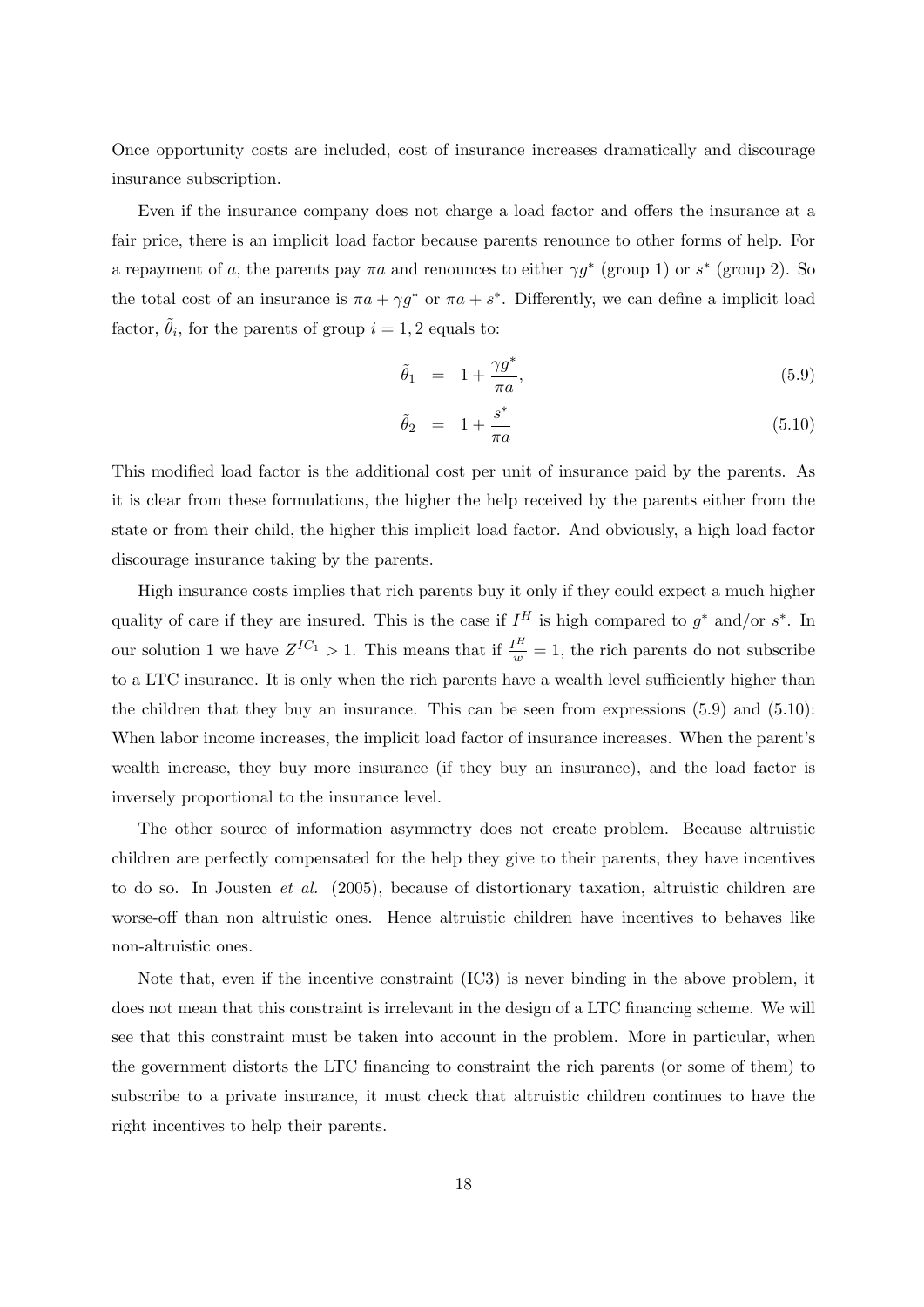As shown on figure 2, the unconstrained solution can not be implemented for  $\frac{I^H}{w} \in [Z^{12}, Z^{IC}]$  $\cup [Z^{24}, Min[Z^{12}, Z^{IC2} + \ln \gamma]]$ . In the parameter space where the unconstrained solution is not incentive compatible, the government has two options: it can either change t,  $\sigma$  and  $\gamma$  in order to make the proposed LTC financing system incentive compatible or it can switch to another LTC financing solution. We examine in turns these two alternatives.

### 5.6 The constrained problem

Suppose that the government wants to have all the rich parents insured (solution 1). For that, they must be prevented from relying on the help of their child (constraint (IC2)) and from applying to public homes (constraint (IC1)). The only way to do so is to reduce the statefinancing of LTC, that is reducing the help to the altruistic children  $\sigma$  and the quality of public home g. But by doing so, the state must take into account that reducing  $\sigma$  may have an impact on the behavior of the altruistic children of poor parents. If they receive a lower compensation for helping their parents they may be tempted to mimic non-altruistic children. So we must maximize the welfare  $W_1$  subject to the budget constraint, the incentive constraints (IC1), (IC2) and (IC3) and check wich constraint is binding.

Let us denote by the  $\lambda_{ICi}$ , the Lagrange multiplier of constraint  $(ICi)$ ,  $i = 1, 2, 3$ . The constrained solution 1 is the following:

$$
\tilde{t}_1 = \frac{\lambda_{IC3} + (1 - n_3 \pi) \pi (1 - n_1 - n_2 - \lambda_{IC1} - \lambda_{IC2})}{(1 - n_3 \pi) (1 + \pi (1 - n_1 - n_2 - \lambda_{IC1} - \lambda_{IC2}))}
$$
\n(5.11)

$$
\tilde{\sigma}_1 = \frac{w(\lambda_{IC3}(2 - n_3\pi) - \pi(\lambda_{IC2} - n_3)(1 - n_3\pi))}{n_3\pi(1 - n_3\pi)(1 + \pi(1 - n_1 - n_2 - \lambda_{IC1} - \lambda_{IC2}))}
$$
(5.12)

$$
\tilde{g}_1 = \frac{w(\pi(n_4 - \lambda_{IC1}) - \lambda_{IC3})}{n_4 \pi (1 + \pi(1 - n_1 - n_2 - \lambda_{IC1} - \lambda_{IC2}))}
$$
\n(5.13)

In the appendix, we discuss when the Lagrange multipliers  $\lambda_{IC1}$  and  $\lambda_{IC3}$  are positive.  $\lambda_{IC2} > 0$ for all values of  $\frac{I^h}{w} < Z^{IC1}$ . Clearly, to make solution 1 incentive compatible, the government reduces the nursing home financing.

Suppose that the government wants to have only the rich parents of non-altruistic child to be insured (solution 2). When this solution is not incentive compatible, the government must lower the quality of its public homes. By doing so, it will prevent rich parents to apply to the public homes. Let us denote by  $\lambda_{IC2}$ , the Lagrange multiplier of the constraint (IC2), the incentive compatible solution 2 is:

$$
\tilde{t}_2^* = \frac{\pi (1 - n_1 - \lambda_{IC2})}{1 + \pi (1 - n_1 - \lambda_{IC2})}, \, \tilde{\sigma}_2^* = \frac{w}{1 + \pi (1 - n_1 - \lambda_{IC2})}, \, \tilde{g}_2^* = \frac{(n_4 - \lambda_{IC2})w}{n_4 (1 + \pi (1 - n_1 - \lambda_{IC2}))}.
$$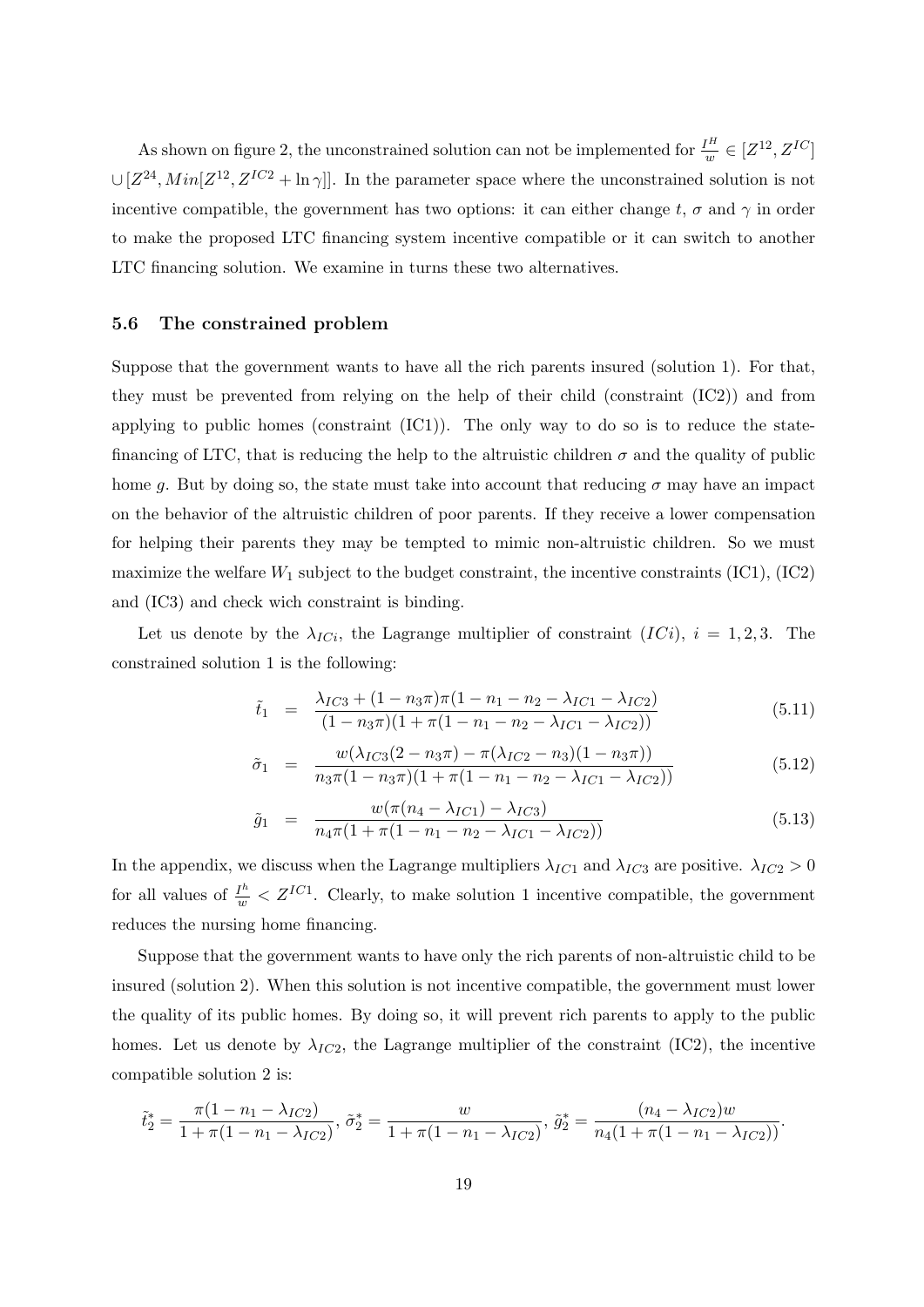In this problem, we have  $\lambda_{IC2} > 0$  for  $\frac{I^h}{w} < Z^{IC2} + \ln \gamma$ .

We can show that:  $\frac{\partial \tilde{t}_2^*}{\partial \lambda_{IC2}} < 0$ ,  $\frac{\partial \tilde{g}_2^*}{\partial \lambda_{IC2}} < 0$  and  $\frac{\partial \tilde{\sigma}_2^*}{\partial \lambda_{IC2}} > 0$ . Moreover  $\frac{\partial \tilde{W}_2}{\partial \lambda_{IC2}} < 0$ . This means that, to make solution 2 incentive compatible, the government reduces the public home quality. This relaxes the resource constraint and the government uses this freedom to increase the subsidy paid to altruistic children and to lower the tax rate. As a consequence, the welfare is reduced.

### 5.7 Optimal policy

We conclude our analysis by establishing the optimal LTC financing.

**PROPOSITION 5.1** There exists  $Q_{12}$  and  $Q_{24}(\gamma)$  such that,

- 1. For  $\frac{I^h}{w} \geq Q_{12}$ , solution 1 is optimal.
- 2. For  $\frac{I^h}{w}$  $\frac{I^n}{w} \in [Q_{24}(\gamma), Q_{12}],$  solution 2 is optimal.
- 3. For  $\frac{1}{w} \leq Q_{24}(\gamma)$ , solution 4 is optimal.
- 4.  $Q_{24}(\gamma)$  is increasing in  $\gamma$  and  $Q_{24} \in [\tilde{Z}^{IC2} + \gamma, \tilde{Z}^{24} + \gamma]$
- 5.  $Q_{12} \in [\tilde{Z}^{12}, \tilde{Z}^{IC1}].$

Proposition 5.1 reads as follow: Under asymmetric information, the government continues to use the same policy mix than in the unconstrained problem. This means that only solutions 1,2 and 4 are considered as optimal solutions. But, to make these solutions incentive compatible, the government must distort its policy. And, in particular, it must reduces its nursing home subsidy, which hurts the welfare of those who do not have another solution than applying for public nursing home space. Because of that, the government compares the cost of making the solution incentive compatible to switch to another solution.

As it can be seen on figure 3, the parameter space where solution 4 is optimal increases. Second, the parameter space where solution 1 applies decreases. Together, it means that, because of information constraints, the market financing of LTC decreases.

### 6 Conclusions

In this paper, we considered the optimal organization of LTC financing in a society composed of pairs of parents-children with different individual characteristics. In particular, we considered rich and poor parents and altruist and non-altruist children. In a world where the parents cannot contribute to a generalized LTC financing system, as it is the case in a PAYG system where LTC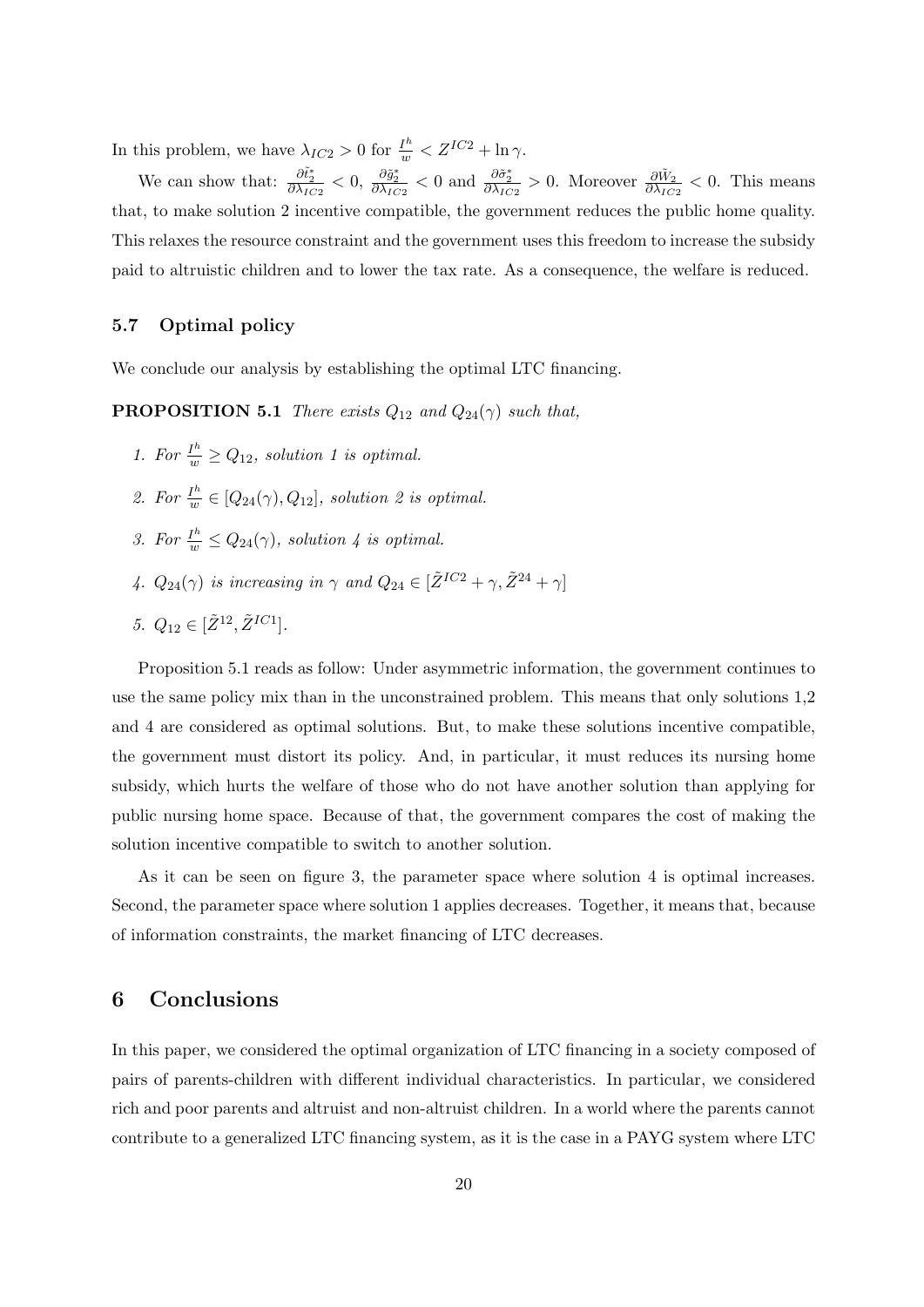

Figure 3: The optimal solution

is financed by individual contributions and labor income taxes, LTC financing is split between the market, the state and the family.

The main problem comes from the high opportunity cost of private insurances and their significant crowding-out by family and government financed LTC. If rich parents do not want to buy a LTC insurance, the government has two options. Either, it diminishes the proportion of market financed within the economy at the cost that each parent receives less care or it changes its policy in order to provide the right incentives for the rich to be insured. This can be done only by reducing the state financing of LTC and makes the poor parents worse off. Hence rich parents who have multiple options for LTC financing exerts a negative externality on those who have less options.

In this paper, we made three important assumptions: (1) insurances are offered at a fair price, (2) children are perfectly altruistic and (3) poor parents do not have access to private insurance. We briefly review these three assumptions.

If insurances companies charge a positive load factor, this would have the following consequences on the optimal policy: on the one hand, the market mechanism will be used less often by the government, but, on the other hand, a higher insurance price would exacerbate the incentive problems. A high price will make insurance subscription by the rich even more complicated.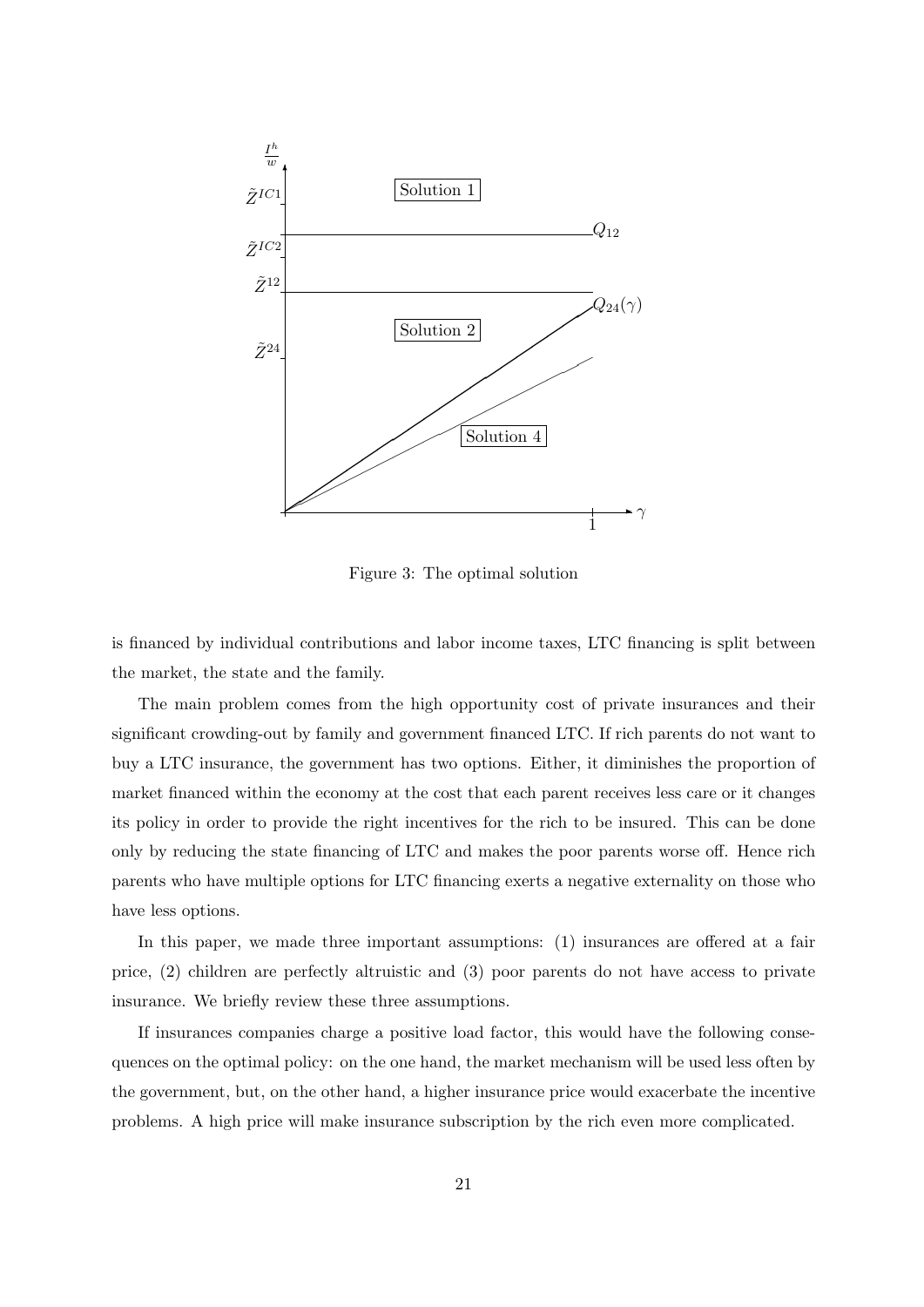Without perfect altruism  $(\beta < 1)$ , the government and the family diverge on the way resources must be distributed within the family. With the consequences that parents of altruistic children receive less than what the government expected. With imperfect altruism, the government will be reluctant to subsidy helping children and the number of possible LTC organization diminishes. This in turn would simplify the incentive problems we encountered.

Finally, we assumed that poor parents do not have access to LTC insurances. Clearly, this assumption is not very demanding since we observed that rich parents already found the insurance expensive. If poor parents would have access to insurances, the government could organize LTC financing with a generalized market financing. In this case, it would be necessary to provide income subsidies to the parents in order to guarantee them a decent level of cares if dependency occurs. Given our assumptions, these income subsidies should be financed with labor income taxes. Moreover, they would also be paid to the rich parents. Hence, such a system might turn to be prohibitively costly particularly if the proportion of rich parents in the population is consequent.